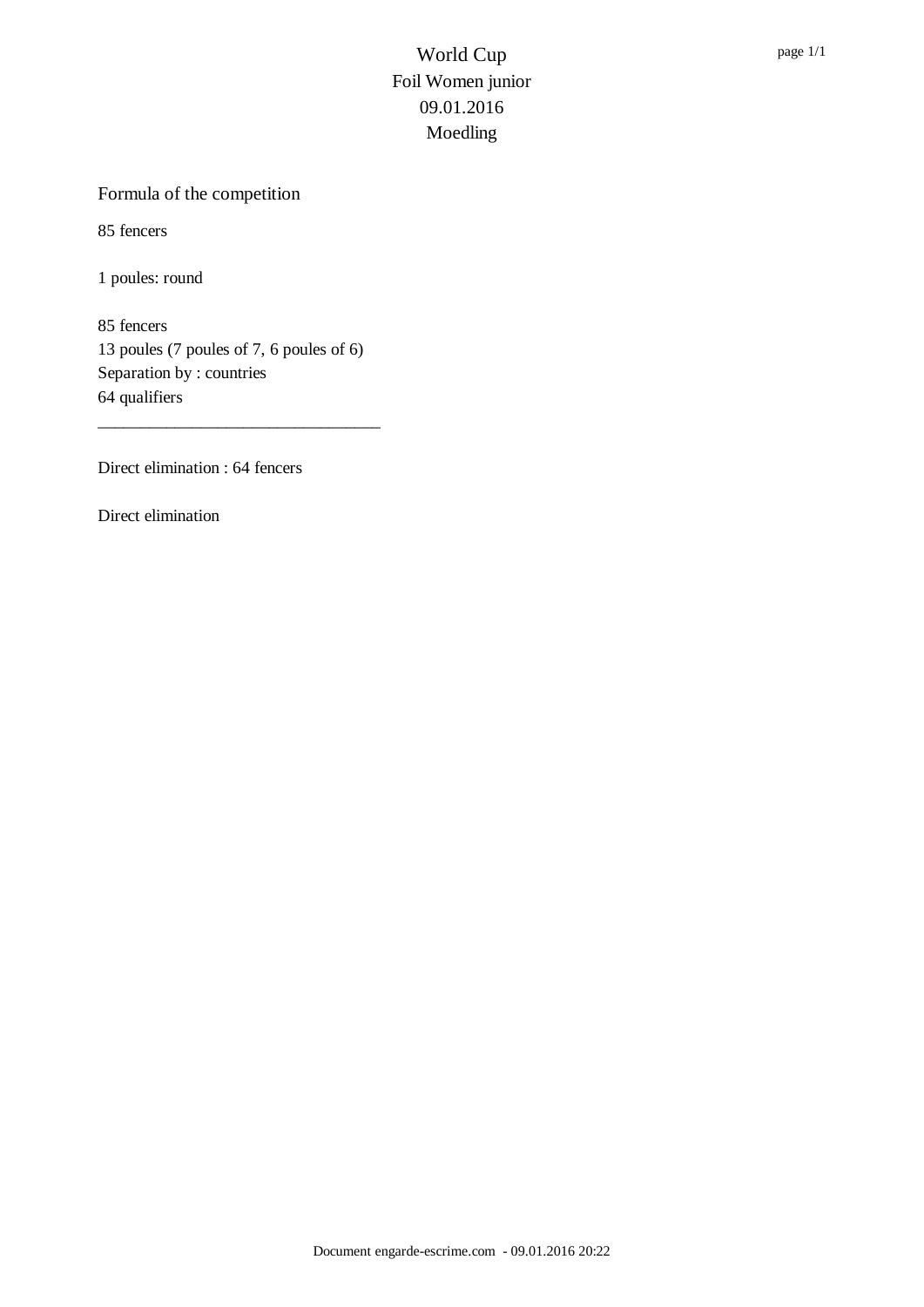# List of fencers (present, structured order - 85 fencers)

| number | name and first name          | country    | flag           | date of birth | FIE licence |
|--------|------------------------------|------------|----------------|---------------|-------------|
| 136    | SILVA Micaela Sofia          | <b>ARG</b> | $\bullet$      | 3/12/1997     | 03121997002 |
| 9999   | <b>BOFINGER Erin</b>         | <b>AUS</b> | ☀∵             | 17/8/2000     | 17082000001 |
| 9999   | <b>CLARKE</b> Freya          | <b>AUS</b> | ҉              | 6/9/1999      | 06091999001 |
| 95     | <b>HAY</b> Beatrice          | <b>AUS</b> | ∗              | 26/3/1998     | 26031998001 |
| 9999   | <b>HULL Violet</b>           | <b>AUS</b> |                | 22/6/2000     | 22062000002 |
| 96     | KWAG Alicia Ji Yeon          | <b>AUS</b> |                | 30/7/1999     | 30071999000 |
| 9999   | <b>BERGER Julia</b>          | <b>AUT</b> |                | 31/5/1998     | 31051998002 |
| 9999   | <b>KIRSTEN</b> Ines          | <b>AUT</b> |                | 10/9/1999     | 10091999004 |
| 126    | <b>KRAENKL Maria</b>         | <b>AUT</b> |                | 13/4/1996     | 13041996001 |
| 25     | <b>KUDLACEK Beatrice</b>     | <b>AUT</b> |                | 3/3/1999      | 03031999004 |
| 308    | <b>MARGETICH Iris</b>        | <b>AUT</b> |                | 21/8/1999     | 21081999000 |
| 305    | <b>ORTLER Vanessa</b>        | <b>AUT</b> |                | 28/2/1999     | 28021999000 |
| 9999   | <b>ROM Florentine</b>        | <b>AUT</b> |                | 21/3/2000     | 21032000000 |
| 117    | TRIPPOLT Ann- Kathrin        | <b>AUT</b> |                | 1/9/1997      | 01091997000 |
| 250    | <b>DON</b> Laura             | <b>BEL</b> |                | 29/10/1998    | 29101998001 |
| 198    | <b>LEBRUN Violette</b>       | <b>BEL</b> |                | 30/4/1996     | 30041996003 |
| 236    | <b>VLEUGELS</b> Ezra         | <b>BEL</b> |                | 4/2/1998      | 04021998003 |
| 9999   | ANDREYENKA Hanna             | <b>BLR</b> |                | 21/7/2000     | 21072000001 |
| 9999   | ANDREYENKA Yana              | <b>BLR</b> |                | 21/7/2000     | 21072000002 |
| 362    | KULIAYEVA Lizaveta           | <b>BLR</b> |                | 21/3/1996     | 21031996002 |
| 255    | LAZAREVA-SKRANZHEVSKAYA Yana | <b>BLR</b> |                | 12/7/2000     | 12072000000 |
| 249    | PUKHOUSKAYA Valeryia         | <b>BLR</b> |                | 6/3/1998      | 06031998004 |
| 9999   | ZAKHARAVA Dziyana            | <b>BLR</b> |                | 30/3/1999     | 30031999003 |
| 193    | HAVRANKOVA Eva               | <b>CZE</b> |                | 14/1/1996     | 14011996000 |
| 160    | HENDRICHOVA Sabina           | <b>CZE</b> |                | 14/6/1998     | 14061998000 |
| 233    | MATRASZEK Veronika Viktorie  | <b>CZE</b> |                | 1/4/1998      | 01041998000 |
| 357    | NEMCOVA Stepanka             | <b>CZE</b> |                | 21/9/2000     | 21092000002 |
| 97     | <b>SPANGER-RIES Martine</b>  | <b>DEN</b> |                | 29/6/1997     | 29061997000 |
| 370    | VADSTRUP Sophia Hack         | <b>DEN</b> |                | 13/6/1997     | 13061997004 |
| 9999   | PEREZ Xiana                  | <b>ESP</b> | 6 1            | 19/7/1999     | 19071999002 |
| 43     | <b>BLUM</b> Oceane           | <b>FRA</b> |                | 24/3/1996     | 24031996002 |
| 82     | <b>BUTRUILLE Solene</b>      | <b>FRA</b> |                | 2/11/1997     | 02111997000 |
| 37     | <b>CASTANIE Rozene</b>       | <b>FRA</b> |                | 24/9/1997     | 24091997000 |
| 123    | <b>CATARZI</b> Constance     | <b>FRA</b> |                | 22/12/1998    | 22121998000 |
| 24     | <b>DUCHESNE Marie</b>        | <b>FRA</b> |                | 8/6/1997      | 08061997001 |
| 50     | <b>GUILLAUME</b> Meredith    | <b>FRA</b> |                | 8/4/1997      | 08041997004 |
| 143    | <b>LACHERAY</b> Eva          | <b>FRA</b> |                | 11/3/2000     | 11032000002 |
| 74     | <b>PATRU</b> Morgane         | <b>FRA</b> |                | 7/2/1998      | 07021998001 |
| 40     | <b>RANCUREL Maeva</b>        | <b>FRA</b> |                | 18/5/1996     | 18051996002 |
| 196    | <b>RECHER Alice</b>          | <b>FRA</b> |                | 6/4/1999      | 06041999000 |
| 85     | <b>SORIANO</b> Marie         | <b>FRA</b> |                | 28/6/1998     | 28061998000 |
| 164    | <b>TISSEUIL Eva</b>          | <b>FRA</b> |                | 21/9/1998     | 21091998002 |
| 161    | <b>BEARDMORE Kate</b>        | <b>GBR</b> | NZ<br>$\times$ | 27/9/1997     | 27091997000 |
| 197    | <b>BARTHOLME Rahel</b>       | <b>GER</b> |                | 1/12/1996     | 01121996002 |
| 12     | <b>BEHR</b> Leandra          | <b>GER</b> |                | 5/7/1996      | 05071996000 |
| 48     | <b>BRAUN Julia</b>           | <b>GER</b> |                | 29/4/1997     | 29041997000 |
| 1      | <b>EBERT</b> Leonie          | <b>GER</b> |                | 4/10/1999     | 04101999000 |
| 218    | FERON Johanna                | <b>GER</b> |                | 29/11/2000    | 29112000001 |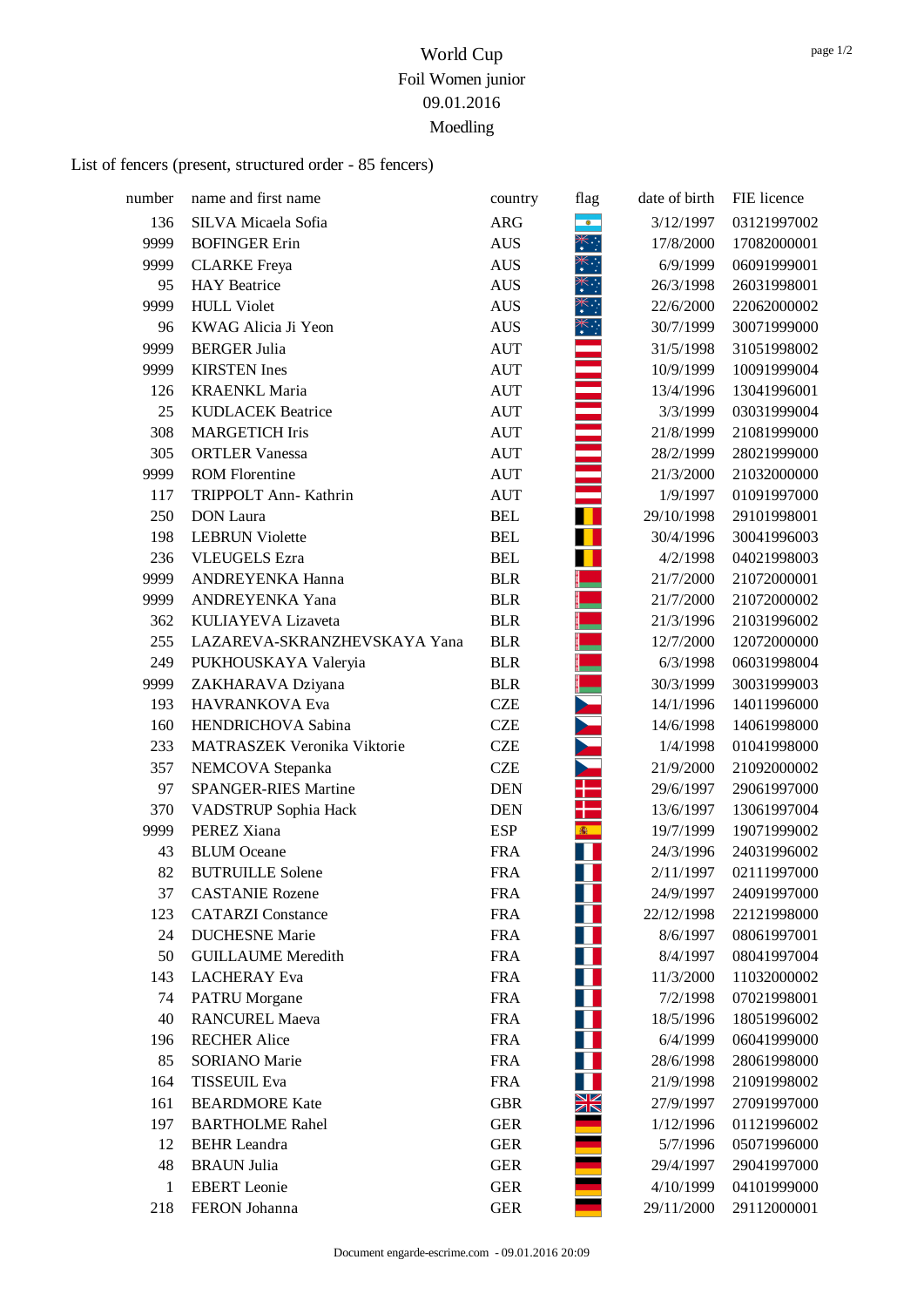List of fencers (present, structured order - 85 fencers)

| number | name and first name              | country    | flag                    | date of birth | FIE licence |
|--------|----------------------------------|------------|-------------------------|---------------|-------------|
| 120    | FRACKENPOHL Helena               | <b>GER</b> |                         | 20/3/1998     | 20031998001 |
| 168    | <b>KINZEL</b> Jessica            | <b>GER</b> |                         | 8/5/1996      | 08051996000 |
| 90     | <b>KIRSCH</b> Anne               | <b>GER</b> |                         | 25/12/1999    | 25111999000 |
| 84     | <b>KIRSCHEN Kim</b>              | <b>GER</b> |                         | 16/9/1996     | 16091996001 |
| 237    | <b>UELTGESFORTH Pia</b>          | <b>GER</b> |                         | 26/4/1999     | 26041999004 |
| 253    | <b>WEINER Kari</b>               | <b>GER</b> |                         | 9/11/1999     | 09111999000 |
| 83     | <b>WERNER Sophia</b>             | <b>GER</b> |                         | 14/6/1999     | 14061999000 |
| 28     | KONTOCHRISTOPOULOU Aikaterini-Ma | <b>GRE</b> | 32                      | 10/6/1997     | 10061997000 |
| 170    | <b>HANINA Noa</b>                | <b>ISR</b> | $\overline{\mathbf{x}}$ | 1/9/1996      | 01091996000 |
| 77     | <b>BIAGIOTTI Matilde</b>         | <b>ITA</b> |                         | 14/2/1996     | 14021996000 |
| 3      | <b>BIANCHIN Elisabetta</b>       | <b>ITA</b> |                         | 10/2/1997     | 10021997000 |
| 56     | <b>BICEGO</b> Lodovica           | <b>ITA</b> |                         | 16/2/1998     | 16021998001 |
| 13     | <b>BORELLA Claudia</b>           | <b>ITA</b> |                         | 7/10/1997     | 07101997002 |
| 14     | <b>CIPRESSA</b> Erica            | <b>ITA</b> |                         | 18/5/1996     | 18051996000 |
| 69     | LOSSO Anna Chiara                | <b>ITA</b> |                         | 26/6/1997     | 26061997001 |
| 146    | PACELLI Maria Teresa             | <b>ITA</b> |                         | 19/6/1998     | 19061998002 |
| 88     | PAPPONE Arianna                  | <b>ITA</b> |                         | 12/4/1999     | 12041999002 |
| 243    | <b>PUCCINI</b> Virginia          | <b>ITA</b> |                         | 31/12/1999    | 31121999002 |
| 15     | RIVANO Camilla                   | <b>ITA</b> |                         | 22/11/1996    | 22111996000 |
| 16     | <b>ROSSINI</b> Serena            | <b>ITA</b> | H                       | 18/4/1999     | 18041999000 |
| 104    | <b>TANGHERLINI Elena</b>         | <b>ITA</b> | Ш                       | 25/1/1998     | 25011998000 |
| 92     | <b>RENTIER Eline</b>             | <b>NED</b> |                         | 11/5/1996     | 11051996000 |
| 58     | <b>BOLDOR</b> Ana                | <b>ROU</b> | Т                       | 21/11/1997    | 21111997000 |
| 6      | <b>BOLDOR Maria</b>              | <b>ROU</b> |                         | 3/8/1996      | 03081996001 |
| 8      | <b>CALUGAREANU Malina</b>        | <b>ROU</b> |                         | 15/9/1996     | 15091996001 |
| 232    | <b>VIRGA Laura</b>               | <b>ROU</b> |                         | 24/3/1997     | 24031997000 |
| 22     | MELNIKOVA Maria                  | <b>RUS</b> |                         | 23/4/1997     | 23041997001 |
| 130    | <b>CIMIOTTI Carlotta</b>         | <b>SUI</b> | $\overline{\textbf{r}}$ | 16/9/1998     | 16091998000 |
| 87     | <b>BITTEROVA Kitti</b>           | <b>SVK</b> |                         | 28/5/1997     | 28051997000 |
| 340    | CSEFALVAYOVA Karolina            | <b>SVK</b> |                         | 19/7/1999     | 19071999000 |
| 284    | KRALIKOVA Veronika               | <b>SVK</b> |                         | 7/11/2001     | 07112001000 |
| 110    | <b>KRALIKOVA Viktoria</b>        | <b>SVK</b> |                         | 2/9/1999      | 02091999000 |
| 111    | PIRKOVA Rita                     | <b>SVK</b> |                         | 23/7/1998     | 23071998001 |
| 256    | <b>GILLJAM</b> Patricia          | <b>SWE</b> |                         | 23/5/1998     | 23051998000 |
| 288    | <b>LOFMARK</b> Linn              | <b>SWE</b> |                         | 18/8/1996     | 18081996000 |
| 326    | <b>RUNDQUIST Harriet</b>         | <b>SWE</b> |                         | 5/2/1998      | 05021998003 |
| 53     | <b>SCHREIBER Ester</b>           | <b>SWE</b> |                         | 8/4/1997      | 08041997000 |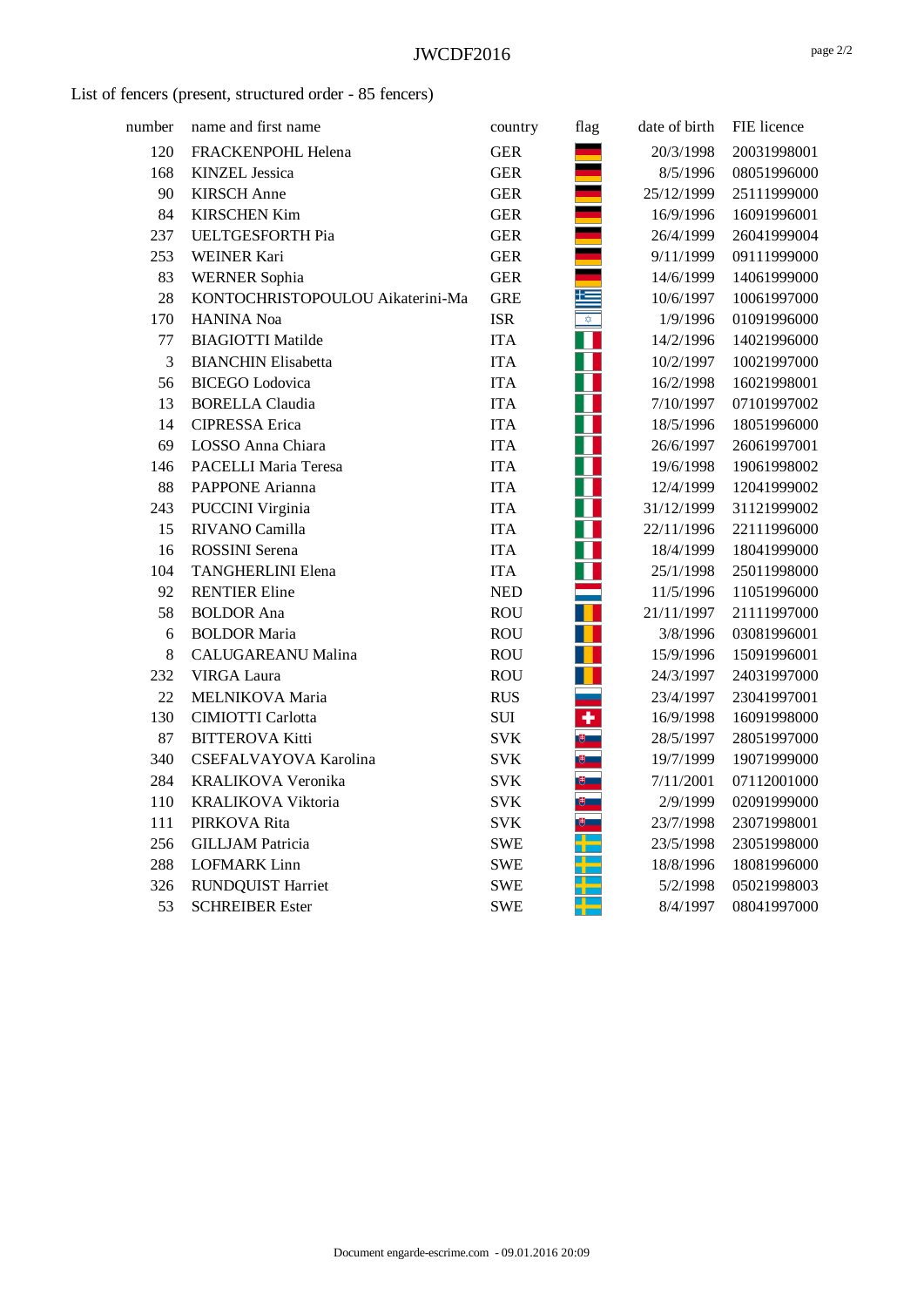#### Poules, round No 1

| Poule No 1 8:30 piste No 1 |                              |
|----------------------------|------------------------------|
|                            | Referee: KURYSHKA Andrei BLR |

|                               |            |                                                                                                                                              | V/M                     | ind.             |    | HS rank          |
|-------------------------------|------------|----------------------------------------------------------------------------------------------------------------------------------------------|-------------------------|------------------|----|------------------|
| <b>SORIANO</b> Marie          | <b>FRA</b> | $\overline{\mathsf{V}}$<br>$\mathbf V$<br>$\overline{2}$<br>$\mathbf V$<br>$\overline{V}$<br>$\mathbf V$<br>p.                               | 0.833                   | 16               | 27 | $\overline{2}$   |
| <b>BOFINGER Erin</b>          | <b>AUS</b> | p.<br>$\boldsymbol{0}$<br> V <br>$\mathbf{1}$<br>$\mathbf{1}$<br>$\mathbf{1}$<br>$\mathfrak{Z}$                                              | 0.167                   | $-16$            | 11 | 6                |
| PACELLI Maria Teresa          | <b>ITA</b> | V<br>V<br>$\mathbf{1}$<br>$\mathcal{L}^{\mathcal{L}}$<br>$\boldsymbol{0}$<br>$\mathbf V$<br>$\boldsymbol{2}$                                 | 0.500                   | $-1$             | 18 | $\mathfrak s$    |
| <b>KIRSTEN</b> Ines           | <b>AUT</b> | $\sqrt{2}$<br>$\overline{2}$<br>$\mathfrak{Z}$<br>$\mathbf{0}$<br>٠<br>$\mathbf{1}$<br>$\mathbf{1}$                                          | 0.000                   | $-21$            | 9  | $\boldsymbol{7}$ |
| <b>EBERT</b> Leonie           | <b>GER</b> | $\mathbf V$<br>$\mathbf V$<br> V <br>$\overline{\mathsf{V}}$<br>$\overline{V}$<br>$\mathcal{L}^{\mathcal{L}}$<br>$\mathbf V$                 | 1.000                   | 21               | 30 | $\mathbf{1}$     |
| <b>BITTEROVA Kitti</b>        | <b>SVK</b> | $\mathcal{L}_{\mathcal{A}}$<br>$\overline{V}$<br>$\overline{4}$<br> V <br>$\overline{2}$<br>$\mathbf V$<br>$\mathbf{1}$                      | 0.500                   | $\overline{2}$   | 22 | $\mathfrak{Z}$   |
| <b>VIRGA Laura</b>            | <b>ROU</b> | $\mathbf{V}$<br>$\mathbf{V}$<br>$\overline{V}$<br>$\overline{2}$<br>$\mathfrak{Z}$<br>$\Omega$<br>$\mathcal{L}^{\mathcal{L}}$                | 0.500                   | $-1$             | 20 | $\overline{4}$   |
| Poule No 2 8:30 piste No 2    |            |                                                                                                                                              |                         |                  |    |                  |
| Referee: SCOMPARIN Isacco ITA |            |                                                                                                                                              |                         |                  |    |                  |
|                               |            |                                                                                                                                              | V/M                     | ind.             |    | HS rank          |
| <b>LEBRUN Violette</b>        | <b>BEL</b> | ${\bf S}$<br>S<br>${\bf S}$<br>${\bf S}$<br>${\bf S}$<br>${\bf S}$<br>p.                                                                     | forfait                 |                  |    | 7                |
| ANDREYENKA Yana               | <b>BLR</b> | X<br>$\overline{2}$<br>$\overline{2}$<br>$\mathfrak{Z}$<br>$\mathbf V$<br>$\boldsymbol{0}$                                                   | 0.200                   | -8               | 12 | $\sqrt{5}$       |
| <b>WERNER Sophia</b>          | <b>GER</b> | $\mathbf X$<br>V<br>$\mathcal{L}^{\mathcal{A}}$<br>$\overline{2}$<br>$\mathbf V$<br>$\mathbf{V}$<br>$\sqrt{2}$                               | 0.600                   | 3                | 19 | $\overline{4}$   |
| <b>BUTRUILLE Solene</b>       | <b>FRA</b> | $\overline{V}$<br>X<br>$\overline{\mathsf{V}}$<br>V<br>$\boldsymbol{0}$<br>V                                                                 | 0.800                   | 5                | 20 | $\sqrt{2}$       |
| <b>BIANCHIN Elisabetta</b>    | <b>ITA</b> | $\overline{3}$<br>$\mathbf{V}$<br>$\overline{\mathsf{V}}$<br>X<br>V<br>V<br><b>College</b>                                                   | 0.800                   | 12               | 23 | $\mathbf{1}$     |
| <b>ROM</b> Florentine         | <b>AUT</b> | $\mathbf X$<br>$\overline{4}$<br>$\sim$<br>$\boldsymbol{0}$<br>$\mathbf{1}$<br>$\overline{0}$<br>1                                           | 0.000                   | $-19$            | 6  | 6                |
| MATRASZEK Veronika Viktorie   | <b>CZE</b> | $\overline{\mathsf{V}}$<br>$\overline{2}$<br>$\overline{2}$<br>$\mathbf{X}$<br>$\mathbf V$<br>$\mathcal{L}^{\mathcal{L}}$<br>V               | 0.600                   | 7                | 19 | 3                |
| Poule No 3 8:30 piste No 3    |            |                                                                                                                                              |                         |                  |    |                  |
| Referee: LANGE Robert GER     |            |                                                                                                                                              |                         |                  |    |                  |
|                               |            |                                                                                                                                              | V/M                     | ind.             |    | HS rank          |
| <b>KIRSCHEN Kim</b>           | <b>GER</b> | $\overline{\mathsf{V}}$<br> V <br>V <sub>3</sub><br>p.<br>$\ensuremath{\mathbf{V}}$<br>$\mathbf V$<br>$\mathbf{V}$                           | 1.000                   | 19               | 28 | 1                |
| ZAKHARAVA Dziyana             | <b>BLR</b> | $\overline{4}$<br>$\overline{0}$<br>$\overline{3}$<br>T.<br>$\sqrt{2}$<br>$\Omega$<br>$\mathbf V$                                            | 0.167                   | $-12$            | 14 | 6                |
| HAVRANKOVA Eva                | <b>CZE</b> | $\sqrt{2}$<br><b>Tara</b><br>$\overline{3}$<br>$\mathfrak{Z}$<br>$\mathbf V$<br>$\boldsymbol{0}$<br>$\mathbf V$                              | 0.333                   | $-9$             | 18 | $\sqrt{5}$       |
| <b>BOLDOR Maria</b>           | <b>ROU</b> | $\overline{V}$<br>$\overline{2}$<br>3<br>$\mathbf{V}$<br>$\overline{4}$<br>$\overline{\mathsf{V}}$                                           | 0.500                   | $\overline{2}$   | 24 | $\overline{4}$   |
| <b>RECHER Alice</b>           | <b>FRA</b> | $\overline{\mathbf{V}}$<br>$\overline{\mathbf{V}}$<br> V <br>$\overline{\mathsf{V}}$<br><b>College</b><br>V<br>$\overline{4}$                | 0.833                   | 13               | 29 | $\overline{2}$   |
| <b>BIAGIOTTI Matilde</b>      | <b>ITA</b> | $\overline{\mathsf{V}}$<br>$\mathbf{V}$<br>$\mathbf V$<br>$\mathbf V$<br>$\mathbf{1}$<br>$\mathbf{1}$                                        | 0.667                   | $\overline{4}$   | 22 | $\mathfrak{Z}$   |
| <b>CLARKE</b> Freya           | <b>AUS</b> | 3<br>$\overline{4}$<br>$\mathbf{1}$<br>$\mathbf{1}$<br>$\mathcal{L}^{\mathcal{L}}$<br>$\mathbf{1}$<br>1                                      | 0.000                   | $-17$            | 11 | $\overline{7}$   |
| Poule No 4 8:30 piste No 4    |            |                                                                                                                                              |                         |                  |    |                  |
| Referee: AWADA Karim FRA      |            |                                                                                                                                              |                         |                  |    |                  |
|                               |            |                                                                                                                                              | $\mathrm{V}/\mathrm{M}$ | ind.             |    | HS rank          |
| <b>HANINA Noa</b>             | <b>ISR</b> | $\mathbf V$<br>$\boldsymbol{0}$<br>$\mathbf{0}$<br>$\boldsymbol{0}$<br>$\mathbf V$<br><b>College</b><br>1                                    | 0.333                   | $-11$            | 11 | 6                |
| PEREZ Xiana                   | <b>ESP</b> | $\overline{3}$<br>p.<br>$\overline{0}$<br>$\mathbf{1}$<br>$\mathbf V$<br>$\mathbf{1}$<br>$\boldsymbol{0}$                                    | 0.167                   | $-19$            | 10 | $\tau$           |
| KULIAYEVA Lizaveta            | <b>BLR</b> | V<br>$\overline{\mathsf{V}}$<br><b>College</b><br>$\overline{4}$<br>$1\,$<br>$\mathbf{V}$<br>$\overline{0}$                                  | 0.500                   | $-1$             | 20 | $\overline{4}$   |
| <b>VLEUGELS</b> Ezra          | <b>BEL</b> | $\mathbf{V}$<br>V<br>$\mathcal{L}^{\mathcal{L}}$<br>$\overline{2}$<br>V<br>$\mathbf{1}$<br>$\overline{4}$                                    | 0.500                   | $\overline{2}$   | 22 | $\mathfrak{Z}$   |
| CALUGAREANU Malina            | <b>ROU</b> | $\overline{\mathbf{V}}$<br>$\overline{V}$<br> V <br>V<br>$\mathcal{O}(\mathbb{R}^d)$<br>V<br>$\overline{4}$                                  | 0.833                   | 17               | 29 | $\mathbf{1}$     |
| <b>KIRSCH</b> Anne            | <b>GER</b> | $\mathbf V$<br>$\mathfrak{Z}$<br> V <br>$\overline{4}$<br>$\sim$<br>$\overline{4}$<br>$\mathbf{1}$                                           | 0.333                   | $\boldsymbol{0}$ | 22 | 5                |
| LOSSO Anna Chiara             | <b>ITA</b> | $\overline{V}$<br>$\overline{\mathsf{V}}$<br>$\overline{2}$<br>$\overline{V}$<br>$\mathbf{V}$<br>$\mathbf{V}$<br>$\mathcal{L}^{\mathcal{A}}$ | 0.833                   | 12               | 27 | $\overline{2}$   |

V/M = victory/match = victories/matches ind. = indicator = hits scored - hits received HS = hits scored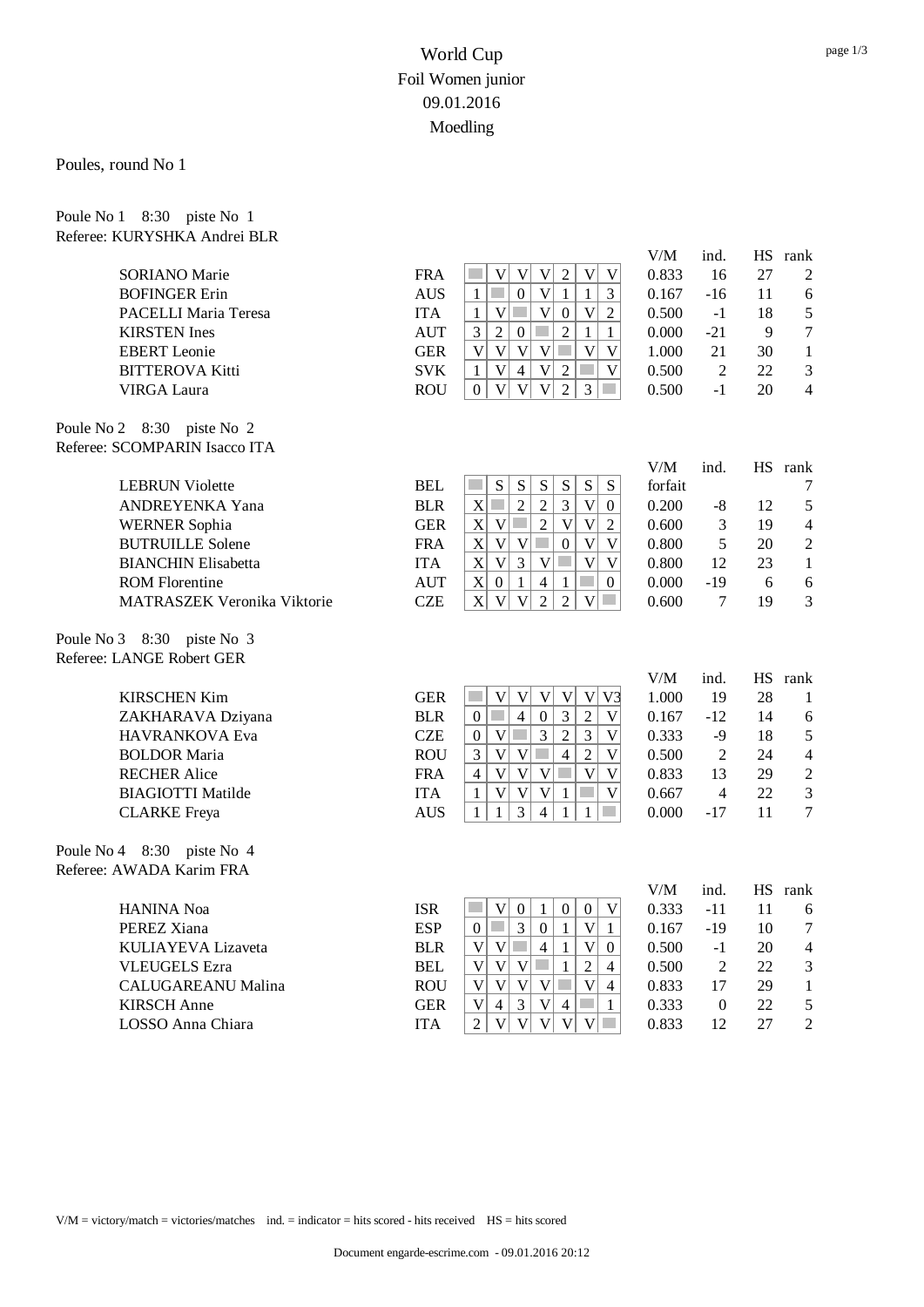Poule No 5 8:30 piste No 5 Referee: FRANKEN Leo GER

|            |                                                                                                                                                                                                                                                                                                                                                                                        |                                                                                                                                                                                                                                                                                                                                                                                                                                                                                                                                                                                                                                                                                                                                                                                                                                                                                                                                                                                                                                                                                                                                                                                                                                                                                                                                                                                                                                                                                                                                                                                                                                                                                                                                                                                                                                                                                                                                                                                                                                                                            |                                                                                                                                                                                                                                                                      |                                                                                                                                                                                            | 3                                                                                                                                                                      |
|------------|----------------------------------------------------------------------------------------------------------------------------------------------------------------------------------------------------------------------------------------------------------------------------------------------------------------------------------------------------------------------------------------|----------------------------------------------------------------------------------------------------------------------------------------------------------------------------------------------------------------------------------------------------------------------------------------------------------------------------------------------------------------------------------------------------------------------------------------------------------------------------------------------------------------------------------------------------------------------------------------------------------------------------------------------------------------------------------------------------------------------------------------------------------------------------------------------------------------------------------------------------------------------------------------------------------------------------------------------------------------------------------------------------------------------------------------------------------------------------------------------------------------------------------------------------------------------------------------------------------------------------------------------------------------------------------------------------------------------------------------------------------------------------------------------------------------------------------------------------------------------------------------------------------------------------------------------------------------------------------------------------------------------------------------------------------------------------------------------------------------------------------------------------------------------------------------------------------------------------------------------------------------------------------------------------------------------------------------------------------------------------------------------------------------------------------------------------------------------------|----------------------------------------------------------------------------------------------------------------------------------------------------------------------------------------------------------------------------------------------------------------------|--------------------------------------------------------------------------------------------------------------------------------------------------------------------------------------------|------------------------------------------------------------------------------------------------------------------------------------------------------------------------|
| <b>ITA</b> | $\overline{3}$<br> V <br>$\mathbf{V}$<br>$\mathbf V$<br>$\overline{2}$<br>F<br>V                                                                                                                                                                                                                                                                                                       | 0.667                                                                                                                                                                                                                                                                                                                                                                                                                                                                                                                                                                                                                                                                                                                                                                                                                                                                                                                                                                                                                                                                                                                                                                                                                                                                                                                                                                                                                                                                                                                                                                                                                                                                                                                                                                                                                                                                                                                                                                                                                                                                      | 9                                                                                                                                                                                                                                                                    | 25                                                                                                                                                                                         | $\overline{4}$                                                                                                                                                         |
|            | <b>College</b>                                                                                                                                                                                                                                                                                                                                                                         |                                                                                                                                                                                                                                                                                                                                                                                                                                                                                                                                                                                                                                                                                                                                                                                                                                                                                                                                                                                                                                                                                                                                                                                                                                                                                                                                                                                                                                                                                                                                                                                                                                                                                                                                                                                                                                                                                                                                                                                                                                                                            | 12                                                                                                                                                                                                                                                                   |                                                                                                                                                                                            | $\sqrt{2}$                                                                                                                                                             |
|            |                                                                                                                                                                                                                                                                                                                                                                                        |                                                                                                                                                                                                                                                                                                                                                                                                                                                                                                                                                                                                                                                                                                                                                                                                                                                                                                                                                                                                                                                                                                                                                                                                                                                                                                                                                                                                                                                                                                                                                                                                                                                                                                                                                                                                                                                                                                                                                                                                                                                                            |                                                                                                                                                                                                                                                                      |                                                                                                                                                                                            | $\mathbf{1}$                                                                                                                                                           |
|            | $\sim$                                                                                                                                                                                                                                                                                                                                                                                 |                                                                                                                                                                                                                                                                                                                                                                                                                                                                                                                                                                                                                                                                                                                                                                                                                                                                                                                                                                                                                                                                                                                                                                                                                                                                                                                                                                                                                                                                                                                                                                                                                                                                                                                                                                                                                                                                                                                                                                                                                                                                            |                                                                                                                                                                                                                                                                      |                                                                                                                                                                                            | $\sqrt{6}$                                                                                                                                                             |
|            | $\sim$                                                                                                                                                                                                                                                                                                                                                                                 |                                                                                                                                                                                                                                                                                                                                                                                                                                                                                                                                                                                                                                                                                                                                                                                                                                                                                                                                                                                                                                                                                                                                                                                                                                                                                                                                                                                                                                                                                                                                                                                                                                                                                                                                                                                                                                                                                                                                                                                                                                                                            |                                                                                                                                                                                                                                                                      |                                                                                                                                                                                            | $\boldsymbol{7}$                                                                                                                                                       |
|            |                                                                                                                                                                                                                                                                                                                                                                                        |                                                                                                                                                                                                                                                                                                                                                                                                                                                                                                                                                                                                                                                                                                                                                                                                                                                                                                                                                                                                                                                                                                                                                                                                                                                                                                                                                                                                                                                                                                                                                                                                                                                                                                                                                                                                                                                                                                                                                                                                                                                                            |                                                                                                                                                                                                                                                                      |                                                                                                                                                                                            | 5                                                                                                                                                                      |
|            |                                                                                                                                                                                                                                                                                                                                                                                        |                                                                                                                                                                                                                                                                                                                                                                                                                                                                                                                                                                                                                                                                                                                                                                                                                                                                                                                                                                                                                                                                                                                                                                                                                                                                                                                                                                                                                                                                                                                                                                                                                                                                                                                                                                                                                                                                                                                                                                                                                                                                            |                                                                                                                                                                                                                                                                      |                                                                                                                                                                                            |                                                                                                                                                                        |
|            |                                                                                                                                                                                                                                                                                                                                                                                        |                                                                                                                                                                                                                                                                                                                                                                                                                                                                                                                                                                                                                                                                                                                                                                                                                                                                                                                                                                                                                                                                                                                                                                                                                                                                                                                                                                                                                                                                                                                                                                                                                                                                                                                                                                                                                                                                                                                                                                                                                                                                            |                                                                                                                                                                                                                                                                      |                                                                                                                                                                                            |                                                                                                                                                                        |
|            |                                                                                                                                                                                                                                                                                                                                                                                        |                                                                                                                                                                                                                                                                                                                                                                                                                                                                                                                                                                                                                                                                                                                                                                                                                                                                                                                                                                                                                                                                                                                                                                                                                                                                                                                                                                                                                                                                                                                                                                                                                                                                                                                                                                                                                                                                                                                                                                                                                                                                            |                                                                                                                                                                                                                                                                      |                                                                                                                                                                                            |                                                                                                                                                                        |
|            |                                                                                                                                                                                                                                                                                                                                                                                        | V/M                                                                                                                                                                                                                                                                                                                                                                                                                                                                                                                                                                                                                                                                                                                                                                                                                                                                                                                                                                                                                                                                                                                                                                                                                                                                                                                                                                                                                                                                                                                                                                                                                                                                                                                                                                                                                                                                                                                                                                                                                                                                        | ind.                                                                                                                                                                                                                                                                 |                                                                                                                                                                                            | HS rank                                                                                                                                                                |
|            |                                                                                                                                                                                                                                                                                                                                                                                        |                                                                                                                                                                                                                                                                                                                                                                                                                                                                                                                                                                                                                                                                                                                                                                                                                                                                                                                                                                                                                                                                                                                                                                                                                                                                                                                                                                                                                                                                                                                                                                                                                                                                                                                                                                                                                                                                                                                                                                                                                                                                            | $\overline{2}$                                                                                                                                                                                                                                                       |                                                                                                                                                                                            | $\overline{2}$                                                                                                                                                         |
|            |                                                                                                                                                                                                                                                                                                                                                                                        |                                                                                                                                                                                                                                                                                                                                                                                                                                                                                                                                                                                                                                                                                                                                                                                                                                                                                                                                                                                                                                                                                                                                                                                                                                                                                                                                                                                                                                                                                                                                                                                                                                                                                                                                                                                                                                                                                                                                                                                                                                                                            | $-6$                                                                                                                                                                                                                                                                 | 22                                                                                                                                                                                         | $\tau$                                                                                                                                                                 |
| <b>BLR</b> | $\mathbf{1}$                                                                                                                                                                                                                                                                                                                                                                           | 0.500                                                                                                                                                                                                                                                                                                                                                                                                                                                                                                                                                                                                                                                                                                                                                                                                                                                                                                                                                                                                                                                                                                                                                                                                                                                                                                                                                                                                                                                                                                                                                                                                                                                                                                                                                                                                                                                                                                                                                                                                                                                                      | $-3$                                                                                                                                                                                                                                                                 | 22                                                                                                                                                                                         | $\overline{4}$                                                                                                                                                         |
| <b>GER</b> | V <sub>3</sub><br>V<br>$\overline{4}$<br>$\overline{2}$                                                                                                                                                                                                                                                                                                                                | 0.500                                                                                                                                                                                                                                                                                                                                                                                                                                                                                                                                                                                                                                                                                                                                                                                                                                                                                                                                                                                                                                                                                                                                                                                                                                                                                                                                                                                                                                                                                                                                                                                                                                                                                                                                                                                                                                                                                                                                                                                                                                                                      | $\overline{2}$                                                                                                                                                                                                                                                       | 23                                                                                                                                                                                         | $\sqrt{2}$                                                                                                                                                             |
| <b>GBR</b> | $\overline{\mathsf{V}}$<br>$\overline{4}$<br>$\mathbf V$<br>$\overline{4}$<br>$\sqrt{2}$<br>$\sim$<br>$\overline{2}$                                                                                                                                                                                                                                                                   | 0.333                                                                                                                                                                                                                                                                                                                                                                                                                                                                                                                                                                                                                                                                                                                                                                                                                                                                                                                                                                                                                                                                                                                                                                                                                                                                                                                                                                                                                                                                                                                                                                                                                                                                                                                                                                                                                                                                                                                                                                                                                                                                      | $-4$                                                                                                                                                                                                                                                                 | 22                                                                                                                                                                                         | 5                                                                                                                                                                      |
| <b>CZE</b> | $\overline{3}$<br>V<br>$\mathbf V$<br>$\mathfrak{Z}$<br>$\overline{4}$<br>$\mathcal{L}^{\mathcal{L}}$<br>$\mathfrak{Z}$                                                                                                                                                                                                                                                                | 0.333                                                                                                                                                                                                                                                                                                                                                                                                                                                                                                                                                                                                                                                                                                                                                                                                                                                                                                                                                                                                                                                                                                                                                                                                                                                                                                                                                                                                                                                                                                                                                                                                                                                                                                                                                                                                                                                                                                                                                                                                                                                                      | $-5$                                                                                                                                                                                                                                                                 | 23                                                                                                                                                                                         | $\sqrt{6}$                                                                                                                                                             |
| <b>ITA</b> | $\ensuremath{\mathbf{V}}$<br>$\overline{\mathsf{V}}$<br>$\mathbf V$<br>$\mathbf V$<br>$\mathbf V$<br>V<br><b>College</b>                                                                                                                                                                                                                                                               | 1.000                                                                                                                                                                                                                                                                                                                                                                                                                                                                                                                                                                                                                                                                                                                                                                                                                                                                                                                                                                                                                                                                                                                                                                                                                                                                                                                                                                                                                                                                                                                                                                                                                                                                                                                                                                                                                                                                                                                                                                                                                                                                      | 14                                                                                                                                                                                                                                                                   | 30                                                                                                                                                                                         | $\mathbf{1}$                                                                                                                                                           |
|            |                                                                                                                                                                                                                                                                                                                                                                                        |                                                                                                                                                                                                                                                                                                                                                                                                                                                                                                                                                                                                                                                                                                                                                                                                                                                                                                                                                                                                                                                                                                                                                                                                                                                                                                                                                                                                                                                                                                                                                                                                                                                                                                                                                                                                                                                                                                                                                                                                                                                                            |                                                                                                                                                                                                                                                                      |                                                                                                                                                                                            |                                                                                                                                                                        |
|            |                                                                                                                                                                                                                                                                                                                                                                                        |                                                                                                                                                                                                                                                                                                                                                                                                                                                                                                                                                                                                                                                                                                                                                                                                                                                                                                                                                                                                                                                                                                                                                                                                                                                                                                                                                                                                                                                                                                                                                                                                                                                                                                                                                                                                                                                                                                                                                                                                                                                                            |                                                                                                                                                                                                                                                                      |                                                                                                                                                                                            |                                                                                                                                                                        |
|            |                                                                                                                                                                                                                                                                                                                                                                                        |                                                                                                                                                                                                                                                                                                                                                                                                                                                                                                                                                                                                                                                                                                                                                                                                                                                                                                                                                                                                                                                                                                                                                                                                                                                                                                                                                                                                                                                                                                                                                                                                                                                                                                                                                                                                                                                                                                                                                                                                                                                                            |                                                                                                                                                                                                                                                                      |                                                                                                                                                                                            |                                                                                                                                                                        |
|            |                                                                                                                                                                                                                                                                                                                                                                                        |                                                                                                                                                                                                                                                                                                                                                                                                                                                                                                                                                                                                                                                                                                                                                                                                                                                                                                                                                                                                                                                                                                                                                                                                                                                                                                                                                                                                                                                                                                                                                                                                                                                                                                                                                                                                                                                                                                                                                                                                                                                                            |                                                                                                                                                                                                                                                                      |                                                                                                                                                                                            | HS rank                                                                                                                                                                |
|            |                                                                                                                                                                                                                                                                                                                                                                                        |                                                                                                                                                                                                                                                                                                                                                                                                                                                                                                                                                                                                                                                                                                                                                                                                                                                                                                                                                                                                                                                                                                                                                                                                                                                                                                                                                                                                                                                                                                                                                                                                                                                                                                                                                                                                                                                                                                                                                                                                                                                                            |                                                                                                                                                                                                                                                                      |                                                                                                                                                                                            | $\overline{c}$                                                                                                                                                         |
|            |                                                                                                                                                                                                                                                                                                                                                                                        |                                                                                                                                                                                                                                                                                                                                                                                                                                                                                                                                                                                                                                                                                                                                                                                                                                                                                                                                                                                                                                                                                                                                                                                                                                                                                                                                                                                                                                                                                                                                                                                                                                                                                                                                                                                                                                                                                                                                                                                                                                                                            |                                                                                                                                                                                                                                                                      |                                                                                                                                                                                            | $\mathbf{1}$                                                                                                                                                           |
|            | 1                                                                                                                                                                                                                                                                                                                                                                                      |                                                                                                                                                                                                                                                                                                                                                                                                                                                                                                                                                                                                                                                                                                                                                                                                                                                                                                                                                                                                                                                                                                                                                                                                                                                                                                                                                                                                                                                                                                                                                                                                                                                                                                                                                                                                                                                                                                                                                                                                                                                                            |                                                                                                                                                                                                                                                                      |                                                                                                                                                                                            | $\mathfrak{Z}$                                                                                                                                                         |
|            |                                                                                                                                                                                                                                                                                                                                                                                        |                                                                                                                                                                                                                                                                                                                                                                                                                                                                                                                                                                                                                                                                                                                                                                                                                                                                                                                                                                                                                                                                                                                                                                                                                                                                                                                                                                                                                                                                                                                                                                                                                                                                                                                                                                                                                                                                                                                                                                                                                                                                            |                                                                                                                                                                                                                                                                      |                                                                                                                                                                                            | $\overline{4}$                                                                                                                                                         |
|            | $\overline{c}$<br>$\boldsymbol{0}$<br>1                                                                                                                                                                                                                                                                                                                                                |                                                                                                                                                                                                                                                                                                                                                                                                                                                                                                                                                                                                                                                                                                                                                                                                                                                                                                                                                                                                                                                                                                                                                                                                                                                                                                                                                                                                                                                                                                                                                                                                                                                                                                                                                                                                                                                                                                                                                                                                                                                                            | $-12$                                                                                                                                                                                                                                                                |                                                                                                                                                                                            | 6                                                                                                                                                                      |
|            | $\mathbf{1}$<br>1                                                                                                                                                                                                                                                                                                                                                                      |                                                                                                                                                                                                                                                                                                                                                                                                                                                                                                                                                                                                                                                                                                                                                                                                                                                                                                                                                                                                                                                                                                                                                                                                                                                                                                                                                                                                                                                                                                                                                                                                                                                                                                                                                                                                                                                                                                                                                                                                                                                                            |                                                                                                                                                                                                                                                                      | 12                                                                                                                                                                                         | 5                                                                                                                                                                      |
|            |                                                                                                                                                                                                                                                                                                                                                                                        |                                                                                                                                                                                                                                                                                                                                                                                                                                                                                                                                                                                                                                                                                                                                                                                                                                                                                                                                                                                                                                                                                                                                                                                                                                                                                                                                                                                                                                                                                                                                                                                                                                                                                                                                                                                                                                                                                                                                                                                                                                                                            |                                                                                                                                                                                                                                                                      |                                                                                                                                                                                            |                                                                                                                                                                        |
|            |                                                                                                                                                                                                                                                                                                                                                                                        |                                                                                                                                                                                                                                                                                                                                                                                                                                                                                                                                                                                                                                                                                                                                                                                                                                                                                                                                                                                                                                                                                                                                                                                                                                                                                                                                                                                                                                                                                                                                                                                                                                                                                                                                                                                                                                                                                                                                                                                                                                                                            |                                                                                                                                                                                                                                                                      |                                                                                                                                                                                            |                                                                                                                                                                        |
|            |                                                                                                                                                                                                                                                                                                                                                                                        |                                                                                                                                                                                                                                                                                                                                                                                                                                                                                                                                                                                                                                                                                                                                                                                                                                                                                                                                                                                                                                                                                                                                                                                                                                                                                                                                                                                                                                                                                                                                                                                                                                                                                                                                                                                                                                                                                                                                                                                                                                                                            |                                                                                                                                                                                                                                                                      |                                                                                                                                                                                            |                                                                                                                                                                        |
|            |                                                                                                                                                                                                                                                                                                                                                                                        |                                                                                                                                                                                                                                                                                                                                                                                                                                                                                                                                                                                                                                                                                                                                                                                                                                                                                                                                                                                                                                                                                                                                                                                                                                                                                                                                                                                                                                                                                                                                                                                                                                                                                                                                                                                                                                                                                                                                                                                                                                                                            |                                                                                                                                                                                                                                                                      |                                                                                                                                                                                            | 1                                                                                                                                                                      |
|            |                                                                                                                                                                                                                                                                                                                                                                                        |                                                                                                                                                                                                                                                                                                                                                                                                                                                                                                                                                                                                                                                                                                                                                                                                                                                                                                                                                                                                                                                                                                                                                                                                                                                                                                                                                                                                                                                                                                                                                                                                                                                                                                                                                                                                                                                                                                                                                                                                                                                                            |                                                                                                                                                                                                                                                                      |                                                                                                                                                                                            |                                                                                                                                                                        |
|            |                                                                                                                                                                                                                                                                                                                                                                                        |                                                                                                                                                                                                                                                                                                                                                                                                                                                                                                                                                                                                                                                                                                                                                                                                                                                                                                                                                                                                                                                                                                                                                                                                                                                                                                                                                                                                                                                                                                                                                                                                                                                                                                                                                                                                                                                                                                                                                                                                                                                                            |                                                                                                                                                                                                                                                                      |                                                                                                                                                                                            | 7                                                                                                                                                                      |
|            |                                                                                                                                                                                                                                                                                                                                                                                        |                                                                                                                                                                                                                                                                                                                                                                                                                                                                                                                                                                                                                                                                                                                                                                                                                                                                                                                                                                                                                                                                                                                                                                                                                                                                                                                                                                                                                                                                                                                                                                                                                                                                                                                                                                                                                                                                                                                                                                                                                                                                            |                                                                                                                                                                                                                                                                      |                                                                                                                                                                                            | $\boldsymbol{2}$                                                                                                                                                       |
|            |                                                                                                                                                                                                                                                                                                                                                                                        |                                                                                                                                                                                                                                                                                                                                                                                                                                                                                                                                                                                                                                                                                                                                                                                                                                                                                                                                                                                                                                                                                                                                                                                                                                                                                                                                                                                                                                                                                                                                                                                                                                                                                                                                                                                                                                                                                                                                                                                                                                                                            |                                                                                                                                                                                                                                                                      |                                                                                                                                                                                            | 5                                                                                                                                                                      |
|            |                                                                                                                                                                                                                                                                                                                                                                                        |                                                                                                                                                                                                                                                                                                                                                                                                                                                                                                                                                                                                                                                                                                                                                                                                                                                                                                                                                                                                                                                                                                                                                                                                                                                                                                                                                                                                                                                                                                                                                                                                                                                                                                                                                                                                                                                                                                                                                                                                                                                                            |                                                                                                                                                                                                                                                                      |                                                                                                                                                                                            | 6                                                                                                                                                                      |
|            |                                                                                                                                                                                                                                                                                                                                                                                        |                                                                                                                                                                                                                                                                                                                                                                                                                                                                                                                                                                                                                                                                                                                                                                                                                                                                                                                                                                                                                                                                                                                                                                                                                                                                                                                                                                                                                                                                                                                                                                                                                                                                                                                                                                                                                                                                                                                                                                                                                                                                            |                                                                                                                                                                                                                                                                      |                                                                                                                                                                                            | 3                                                                                                                                                                      |
|            |                                                                                                                                                                                                                                                                                                                                                                                        |                                                                                                                                                                                                                                                                                                                                                                                                                                                                                                                                                                                                                                                                                                                                                                                                                                                                                                                                                                                                                                                                                                                                                                                                                                                                                                                                                                                                                                                                                                                                                                                                                                                                                                                                                                                                                                                                                                                                                                                                                                                                            |                                                                                                                                                                                                                                                                      |                                                                                                                                                                                            | $\overline{4}$                                                                                                                                                         |
|            |                                                                                                                                                                                                                                                                                                                                                                                        |                                                                                                                                                                                                                                                                                                                                                                                                                                                                                                                                                                                                                                                                                                                                                                                                                                                                                                                                                                                                                                                                                                                                                                                                                                                                                                                                                                                                                                                                                                                                                                                                                                                                                                                                                                                                                                                                                                                                                                                                                                                                            |                                                                                                                                                                                                                                                                      |                                                                                                                                                                                            |                                                                                                                                                                        |
|            |                                                                                                                                                                                                                                                                                                                                                                                        |                                                                                                                                                                                                                                                                                                                                                                                                                                                                                                                                                                                                                                                                                                                                                                                                                                                                                                                                                                                                                                                                                                                                                                                                                                                                                                                                                                                                                                                                                                                                                                                                                                                                                                                                                                                                                                                                                                                                                                                                                                                                            |                                                                                                                                                                                                                                                                      |                                                                                                                                                                                            |                                                                                                                                                                        |
|            |                                                                                                                                                                                                                                                                                                                                                                                        |                                                                                                                                                                                                                                                                                                                                                                                                                                                                                                                                                                                                                                                                                                                                                                                                                                                                                                                                                                                                                                                                                                                                                                                                                                                                                                                                                                                                                                                                                                                                                                                                                                                                                                                                                                                                                                                                                                                                                                                                                                                                            |                                                                                                                                                                                                                                                                      |                                                                                                                                                                                            |                                                                                                                                                                        |
|            |                                                                                                                                                                                                                                                                                                                                                                                        |                                                                                                                                                                                                                                                                                                                                                                                                                                                                                                                                                                                                                                                                                                                                                                                                                                                                                                                                                                                                                                                                                                                                                                                                                                                                                                                                                                                                                                                                                                                                                                                                                                                                                                                                                                                                                                                                                                                                                                                                                                                                            |                                                                                                                                                                                                                                                                      |                                                                                                                                                                                            | 6                                                                                                                                                                      |
|            |                                                                                                                                                                                                                                                                                                                                                                                        |                                                                                                                                                                                                                                                                                                                                                                                                                                                                                                                                                                                                                                                                                                                                                                                                                                                                                                                                                                                                                                                                                                                                                                                                                                                                                                                                                                                                                                                                                                                                                                                                                                                                                                                                                                                                                                                                                                                                                                                                                                                                            |                                                                                                                                                                                                                                                                      |                                                                                                                                                                                            |                                                                                                                                                                        |
|            |                                                                                                                                                                                                                                                                                                                                                                                        |                                                                                                                                                                                                                                                                                                                                                                                                                                                                                                                                                                                                                                                                                                                                                                                                                                                                                                                                                                                                                                                                                                                                                                                                                                                                                                                                                                                                                                                                                                                                                                                                                                                                                                                                                                                                                                                                                                                                                                                                                                                                            |                                                                                                                                                                                                                                                                      |                                                                                                                                                                                            | $\overline{c}$<br>$\sqrt{5}$                                                                                                                                           |
|            |                                                                                                                                                                                                                                                                                                                                                                                        |                                                                                                                                                                                                                                                                                                                                                                                                                                                                                                                                                                                                                                                                                                                                                                                                                                                                                                                                                                                                                                                                                                                                                                                                                                                                                                                                                                                                                                                                                                                                                                                                                                                                                                                                                                                                                                                                                                                                                                                                                                                                            |                                                                                                                                                                                                                                                                      |                                                                                                                                                                                            | $\mathfrak{Z}$                                                                                                                                                         |
|            |                                                                                                                                                                                                                                                                                                                                                                                        |                                                                                                                                                                                                                                                                                                                                                                                                                                                                                                                                                                                                                                                                                                                                                                                                                                                                                                                                                                                                                                                                                                                                                                                                                                                                                                                                                                                                                                                                                                                                                                                                                                                                                                                                                                                                                                                                                                                                                                                                                                                                            |                                                                                                                                                                                                                                                                      |                                                                                                                                                                                            |                                                                                                                                                                        |
|            |                                                                                                                                                                                                                                                                                                                                                                                        |                                                                                                                                                                                                                                                                                                                                                                                                                                                                                                                                                                                                                                                                                                                                                                                                                                                                                                                                                                                                                                                                                                                                                                                                                                                                                                                                                                                                                                                                                                                                                                                                                                                                                                                                                                                                                                                                                                                                                                                                                                                                            |                                                                                                                                                                                                                                                                      |                                                                                                                                                                                            | $\mathbf{1}$<br>4                                                                                                                                                      |
|            |                                                                                                                                                                                                                                                                                                                                                                                        |                                                                                                                                                                                                                                                                                                                                                                                                                                                                                                                                                                                                                                                                                                                                                                                                                                                                                                                                                                                                                                                                                                                                                                                                                                                                                                                                                                                                                                                                                                                                                                                                                                                                                                                                                                                                                                                                                                                                                                                                                                                                            |                                                                                                                                                                                                                                                                      |                                                                                                                                                                                            |                                                                                                                                                                        |
|            | <b>FRA</b><br><b>GER</b><br><b>NED</b><br><b>AUT</b><br><b>DEN</b><br><b>BLR</b><br><b>FRA</b><br><b>AUS</b><br><b>ROU</b><br><b>ITA</b><br><b>FRA</b><br><b>GER</b><br><b>AUS</b><br><b>SWE</b><br><b>ITA</b><br><b>FRA</b><br><b>SWE</b><br><b>AUS</b><br><b>SVK</b><br><b>DEN</b><br><b>GER</b><br><b>AUT</b><br><b>GER</b><br><b>CZE</b><br><b>FRA</b><br><b>ITA</b><br><b>SVK</b> | $\mathfrak{Z}$<br>$\boldsymbol{2}$<br>V<br>$\mathbf V$<br>$\mathbf V$<br>V<br>$\mathbf V$<br>V<br>$\mathbf{1}$<br> V <br>$\ensuremath{\mathsf{V}}$<br>V<br>$\mathfrak{Z}$<br>$\mathbf V$<br>$\mathbf V$<br> V <br>V<br>$\mathbf V$<br>$\mathbf V$<br>$\mathbf{1}$<br>$\boldsymbol{0}$<br>$\overline{0}$<br>$\overline{2}$<br>3<br>$\sqrt{2}$<br>$\overline{2}$<br>$\mathbf{1}$<br>$\overline{0}$<br>$\mathbf{1}$<br>$\mathbf{0}$<br>$\overline{2}$<br>$\mathbf V$<br>$\sim$<br>$\mathbf V$<br>$\mathbf{1}$<br>$\overline{0}$<br>1<br>$\sqrt{2}$<br>$\mathfrak{Z}$<br>$\mathfrak{Z}$<br>V<br>V<br>$\mathbf V$<br>3<br>$\mathbf V$<br>$\overline{4}$<br>$\overline{2}$<br>$\ensuremath{\mathsf{V}}$<br>3<br>$\overline{3}$<br>$\mathbf V$<br>$\mathbf{V}$<br>$\overline{V}$<br>3<br>$\overline{\mathsf{V}}$<br>$\overline{4}$<br>$\mathbf V$<br>$\mathbf V$<br>V<br>$\boldsymbol{2}$<br>$\overline{4}$<br>$\mathbf{V}$<br>$\mathbf{V}$<br>$\mathbf V$<br>$\mathbf V$<br>V<br>$\overline{V}$<br>$\mathbf V$<br>$\mathbf V$<br>$\mathbf{0}$<br>$\overline{2}$<br>$\mathbf V$<br>$\overline{4}$<br>$\overline{4}$<br>V<br>$\mathfrak{Z}$<br>$\mathbf V$<br>$\overline{2}$<br>$\mathbf V$<br>3<br> V <br>X<br>$\mathbf V$<br>V<br>$\mathbf V$<br>V<br>$\mathcal{L}_{\mathcal{A}}$<br>$\overline{A}$<br> A <br>$\mathbf{A}$<br> A <br>$\mathbf{A}$<br>$\mathbf{A}$<br> X <br> V <br> V <br>V <sub>4</sub> V<br><b>COL</b><br>$\boldsymbol{0}$<br>$\mathbf X$<br>$\mathbf{3}$<br>$\mathbf V$<br>$\sim$<br>$\mathbf{1}$<br>$\mathbf{1}$<br>$\boldsymbol{0}$<br>$1 \mid X \mid 1 \mid 2 \mid 1 \mid 1$<br>$\boldsymbol{\mathrm{X}}$<br>$\overline{3}$<br> V <br> V <br>$\overline{2}$<br>V<br>V<br>V<br>$\mathbf{X}$<br>2<br>$\overline{0}$<br><b>College</b><br>1<br>3<br>V<br>2<br>$\overline{0}$<br>$\overline{4}$<br>$\mathbf V$<br>$\overline{2}$<br>V<br>V<br>V<br>V<br>$\overline{2}$<br>3<br>4<br>1<br>V<br>$\overline{2}$<br>V<br>3<br>$\overline{0}$<br>$\mathbf V$<br>$\mathbf V$<br>V<br>V<br>V<br>$\mathbf V$<br>$\mathbf V$<br>3<br>$\overline{4}$<br>$\boldsymbol{0}$ | 0.667<br>0.833<br>0.833<br>0.167<br>0.000<br>0.333<br>0.500<br>0.333<br>V/M<br>0.600<br>1.000<br>0.600<br>0.400<br>0.200<br>0.200<br>V/M<br>1.000<br>aband<br>0.800<br>0.200<br>0.000<br>0.600<br>0.400<br>V/M<br>0.200<br>0.800<br>0.200<br>0.400<br>1.000<br>0.400 | 19<br>$-16$<br>$-24$<br>$-10$<br>ind.<br>5<br>16<br>$\theta$<br>1<br>$-10$<br>ind.<br>21<br>5<br>$-12$<br>$-19$<br>8<br>$-3$<br>ind.<br>$-10$<br>8<br>$-8$<br>$\overline{0}$<br>15<br>$-5$ | 10<br>25<br>26<br>28<br>11<br>6<br>14<br>23<br>21<br>25<br>16<br>20<br>11<br>HS rank<br>25<br>19<br>10<br>6<br>20<br>13<br>HS rank<br>14<br>22<br>15<br>15<br>25<br>17 |

V/M = victory/match = victories/matches ind. = indicator = hits scored - hits received HS = hits scored

V/M ind. HS rank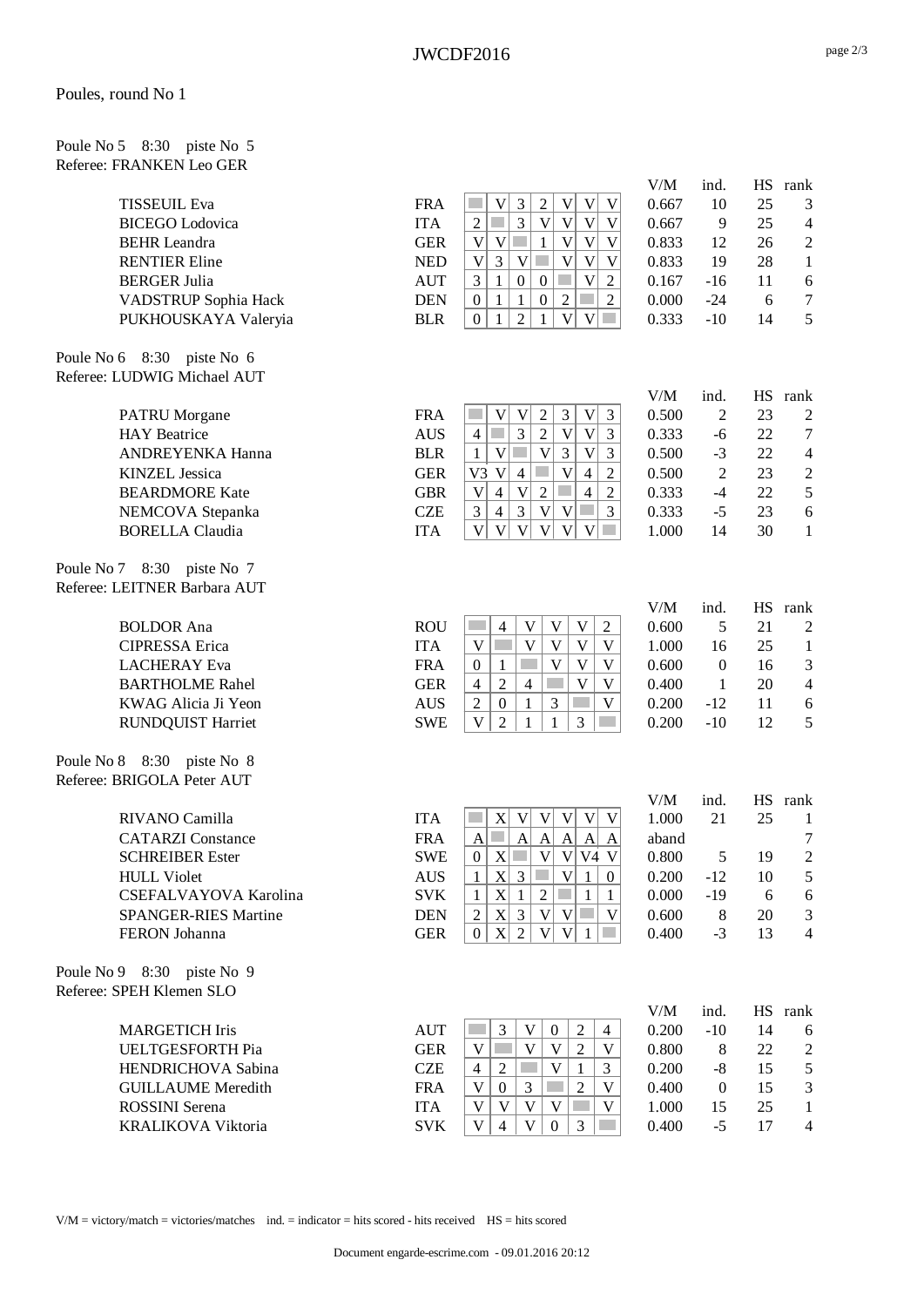Poule No 10 10:00 piste No 2 Referee: DENZER Benjamin GER

| <b>BLUM</b> Oceane<br><b>ORTLER Vanessa</b><br>SILVA Micaela Sofia<br>MELNIKOVA Maria<br>PAPPONE Arianna<br><b>DON</b> Laura | <b>FRA</b><br><b>AUT</b><br><b>ARG</b><br><b>RUS</b><br><b>ITA</b><br><b>BEL</b> | $\overline{2}$<br>$\overline{2}$<br>$\mathbf V$<br>$\mathbf V$<br>$\mathbf V$<br>$\overline{2}$<br>$\mathbf{0}$<br>$\mathbf V$<br>$\boldsymbol{0}$<br>$\mathbf{1}$<br>$\overline{2}$<br>$\mathbf V$<br>$\boldsymbol{0}$<br>$\mathbf{1}$<br>$\overline{4}$<br>$\mathbf V$<br>V<br>$\mathbf V$<br>V<br>$\mathbf{1}$<br>V<br>V<br>$\mathbf V$<br>$\mathbf V$<br>V<br>$\overline{2}$<br>3<br>$\mathbf V$<br>$\Omega$<br>1 | V/M<br>0.600<br>0.200<br>0.200<br>0.800<br>1.000<br>0.200 | ind.<br>8<br>$-15$<br>$-10$<br>10<br>20<br>$-13$ | 19<br>8<br>12<br>21<br>25<br>11 | HS rank<br>3<br>$\sqrt{6}$<br>$\overline{4}$<br>$\mathfrak 2$<br>$\mathbf{1}$<br>5 |
|------------------------------------------------------------------------------------------------------------------------------|----------------------------------------------------------------------------------|-----------------------------------------------------------------------------------------------------------------------------------------------------------------------------------------------------------------------------------------------------------------------------------------------------------------------------------------------------------------------------------------------------------------------|-----------------------------------------------------------|--------------------------------------------------|---------------------------------|------------------------------------------------------------------------------------|
| Poule No 11 10:00 piste No 5                                                                                                 |                                                                                  |                                                                                                                                                                                                                                                                                                                                                                                                                       |                                                           |                                                  |                                 |                                                                                    |
| Referee: HANZELOVA Gyongyi SVK                                                                                               |                                                                                  |                                                                                                                                                                                                                                                                                                                                                                                                                       |                                                           |                                                  |                                 |                                                                                    |
| LAZAREVA-SKRANZHEVSKAYA Yana                                                                                                 | <b>BLR</b>                                                                       | $\overline{2}$<br>$\overline{2}$<br>3<br>$\overline{2}$<br>1                                                                                                                                                                                                                                                                                                                                                          | V/M<br>0.000                                              | ind.<br>$-15$                                    | 10                              | HS rank                                                                            |
| <b>KRAENKL Maria</b>                                                                                                         | <b>AUT</b>                                                                       | $\overline{2}$<br>$\overline{2}$<br>V<br>$\overline{4}$<br>$\overline{2}$                                                                                                                                                                                                                                                                                                                                             | 0.200                                                     | $-7$                                             | 15                              | 6<br>5                                                                             |
| <b>BRAUN Julia</b>                                                                                                           | <b>GER</b>                                                                       | $\overline{V}$<br>$\overline{4}$<br>$\overline{2}$<br>V<br>1                                                                                                                                                                                                                                                                                                                                                          | 0.400                                                     | $-2$                                             | 17                              | $\overline{4}$                                                                     |
| <b>LOFMARK</b> Linn                                                                                                          | <b>SWE</b>                                                                       | $\overline{V}$<br>V<br>V<br>$\overline{0}$<br>$\overline{0}$                                                                                                                                                                                                                                                                                                                                                          | 0.600                                                     | $-6$                                             | 15                              | $\mathfrak{Z}$                                                                     |
| <b>TANGHERLINI Elena</b>                                                                                                     | <b>ITA</b>                                                                       | V<br>V<br>V<br>V<br>V <sub>3</sub>                                                                                                                                                                                                                                                                                                                                                                                    | 1.000                                                     | 16                                               | 23                              | $\mathbf{1}$                                                                       |
| <b>DUCHESNE</b> Marie                                                                                                        | <b>FRA</b>                                                                       | V<br>V<br>V<br>$\overline{2}$<br>V                                                                                                                                                                                                                                                                                                                                                                                    | 0.800                                                     | 14                                               | 22                              | $\overline{2}$                                                                     |
| Poule No 12 10:00 piste No 7<br>Referee: PALABIYIK Cihan TUR                                                                 |                                                                                  |                                                                                                                                                                                                                                                                                                                                                                                                                       |                                                           |                                                  |                                 |                                                                                    |
|                                                                                                                              |                                                                                  |                                                                                                                                                                                                                                                                                                                                                                                                                       | V/M                                                       | ind.                                             |                                 | HS rank                                                                            |
| <b>PUCCINI Virginia</b>                                                                                                      | <b>ITA</b>                                                                       | $\mathbf V$<br>$\mathbf V$<br>$\mathbf V$<br>3<br>$\mathbf V$                                                                                                                                                                                                                                                                                                                                                         | 0.800                                                     | 13                                               | 23                              | $\mathbf{1}$                                                                       |
| <b>KUDLACEK Beatrice</b>                                                                                                     | <b>AUT</b>                                                                       | $\overline{2}$<br>$V4$ V3<br>3<br>V                                                                                                                                                                                                                                                                                                                                                                                   | 0.600                                                     | $\mathbf{1}$                                     | 17                              | $\mathfrak{Z}$                                                                     |
| <b>CIMIOTTI Carlotta</b>                                                                                                     | <b>SUI</b>                                                                       | 3<br>$\mathbf V$<br>$\mathbf{1}$<br>$\overline{4}$<br>V                                                                                                                                                                                                                                                                                                                                                               | 0.400                                                     | $\theta$                                         | 18                              | $\overline{4}$                                                                     |
| PIRKOVA Rita                                                                                                                 | <b>SVK</b>                                                                       | $\overline{2}$<br>3<br>$\mathbf{1}$<br>$\boldsymbol{0}$<br>3                                                                                                                                                                                                                                                                                                                                                          | 0.000                                                     | $-13$                                            | 9                               | $\sqrt{6}$                                                                         |
| <b>RANCUREL Maeva</b>                                                                                                        | <b>FRA</b>                                                                       | $\mathbf V$<br>$\mathbf V$<br>V<br>3<br>V4                                                                                                                                                                                                                                                                                                                                                                            | 0.800                                                     | 6                                                | 22                              | $\sqrt{2}$                                                                         |
| <b>WEINER Kari</b>                                                                                                           | <b>GER</b>                                                                       | $\overline{4}$<br>V4<br>V<br>$\boldsymbol{0}$<br>$\mathbf{1}$                                                                                                                                                                                                                                                                                                                                                         | 0.400                                                     | $-7$                                             | 14                              | 5                                                                                  |
| Poule No 13 10:00 piste No 8                                                                                                 |                                                                                  |                                                                                                                                                                                                                                                                                                                                                                                                                       |                                                           |                                                  |                                 |                                                                                    |
| Referee: MANZOTTI Matteo ITA                                                                                                 |                                                                                  |                                                                                                                                                                                                                                                                                                                                                                                                                       |                                                           |                                                  |                                 |                                                                                    |
|                                                                                                                              |                                                                                  |                                                                                                                                                                                                                                                                                                                                                                                                                       | V/M                                                       | ind.                                             |                                 | HS rank                                                                            |
| KRALIKOVA Veronika                                                                                                           | <b>SVK</b>                                                                       | $\overline{2}$<br><b>Tara</b><br>$\overline{4}$<br>$\mathbf{1}$<br>$\boldsymbol{0}$<br>$\mathbf{1}$                                                                                                                                                                                                                                                                                                                   | 0.000                                                     | $-17$                                            | 8                               | 6                                                                                  |
| <b>GILLJAM Patricia</b>                                                                                                      | <b>SWE</b>                                                                       | $\mathbf V$<br>$\overline{2}$<br>V<br>$\mathbf{1}$<br>$\overline{2}$                                                                                                                                                                                                                                                                                                                                                  | 0.400                                                     | $-7$                                             | 15                              | $\overline{4}$                                                                     |
| TRIPPOLT Ann- Kathrin                                                                                                        | <b>AUT</b>                                                                       | V<br>3<br>$\mathbf{1}$<br>$\mathbf{1}$<br>$\mathbf{1}$                                                                                                                                                                                                                                                                                                                                                                | 0.200                                                     | $-11$                                            | 11                              | $\mathfrak s$                                                                      |
| FRACKENPOHL Helena                                                                                                           | <b>GER</b>                                                                       | $\overline{2}$<br>$\overline{V}$<br>V<br>V<br>3                                                                                                                                                                                                                                                                                                                                                                       | 0.600                                                     | 7                                                | 20                              | $\mathfrak{Z}$                                                                     |
| KONTOCHRISTOPOULOU Aikaterini-Ma                                                                                             | <b>GRE</b>                                                                       | V<br>$\mathbf V$<br>$\mathbf V$<br>V<br>$\overline{2}$                                                                                                                                                                                                                                                                                                                                                                | 0.800                                                     | 12                                               | 22                              | $\sqrt{2}$                                                                         |
| <b>CASTANIE Rozene</b>                                                                                                       | <b>FRA</b>                                                                       | $\overline{\mathsf{V}}$<br>$\mathbf{V}$<br>$\mathbf{V}$<br>$\mathbf V$<br>V<br>$\sim$                                                                                                                                                                                                                                                                                                                                 | 1.000                                                     | 16                                               | 25                              | $\mathbf{1}$                                                                       |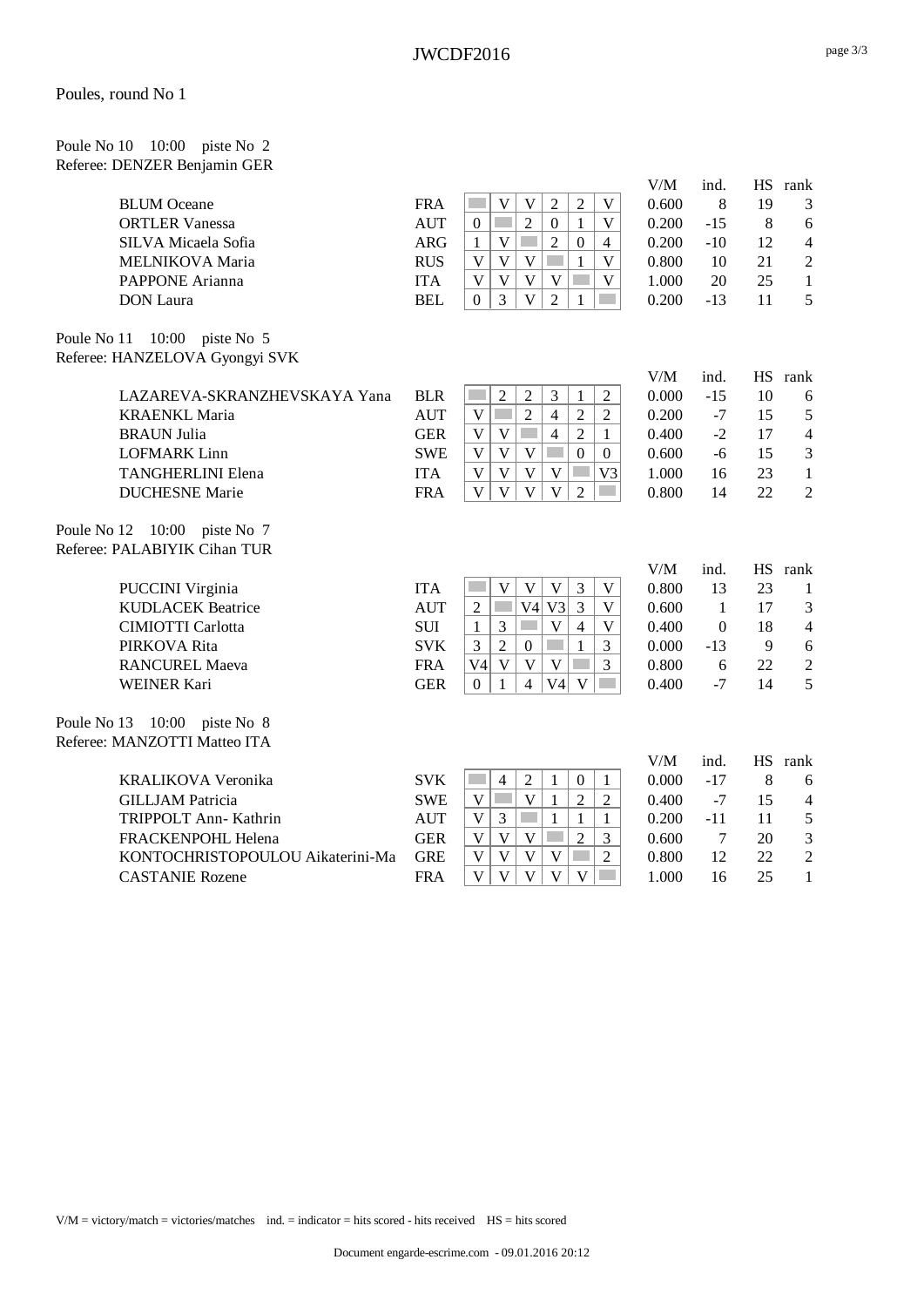# Ranking of poules, round No 1 (ordered by ranking - 84 fencers)

| rank           | name and first name                 | country    | V/M   | ind.             | HS | group     |
|----------------|-------------------------------------|------------|-------|------------------|----|-----------|
| 1              | <b>EBERT</b> Leonie                 | <b>GER</b> | 1.000 | 21               | 30 | qualifier |
| $\overline{c}$ | RIVANO Camilla                      | <b>ITA</b> | 1.000 | 21               | 25 | qualifier |
| 3              | PAPPONE Arianna                     | <b>ITA</b> | 1.000 | $20\,$           | 25 | qualifier |
| $\overline{4}$ | <b>KIRSCHEN Kim</b>                 | <b>GER</b> | 1.000 | 19               | 28 | qualifier |
| 5              | <b>CASTANIE Rozene</b>              | <b>FRA</b> | 1.000 | 16               | 25 | qualifier |
| 5              | <b>CIPRESSA</b> Erica               | <b>ITA</b> | 1.000 | 16               | 25 | qualifier |
| 7              | <b>TANGHERLINI Elena</b>            | <b>ITA</b> | 1.000 | 16               | 23 | qualifier |
| $8\,$          | <b>ROSSINI</b> Serena               | <b>ITA</b> | 1.000 | 15               | 25 | qualifier |
| 9              | <b>BORELLA Claudia</b>              | <b>ITA</b> | 1.000 | 14               | 30 | qualifier |
| 10             | <b>RENTIER Eline</b>                | <b>NED</b> | 0.833 | 19               | 28 | qualifier |
| 11             | CALUGAREANU Malina                  | <b>ROU</b> | 0.833 | 17               | 29 | qualifier |
| 12             | <b>SORIANO</b> Marie                | <b>FRA</b> | 0.833 | 16               | 27 | qualifier |
| 13             | <b>RECHER Alice</b>                 | <b>FRA</b> | 0.833 | 13               | 29 | qualifier |
| 14             | LOSSO Anna Chiara                   | <b>ITA</b> | 0.833 | 12               | 27 | qualifier |
| 15             | <b>BEHR</b> Leandra                 | <b>GER</b> | 0.833 | 12               | 26 | qualifier |
| 16             | <b>DUCHESNE</b> Marie               | <b>FRA</b> | 0.800 | 14               | 22 | qualifier |
| 17             | <b>PUCCINI Virginia</b>             | <b>ITA</b> | 0.800 | 13               | 23 | qualifier |
| 18             | <b>BIANCHIN Elisabetta</b>          | <b>ITA</b> | 0.800 | 12               | 23 | qualifier |
| 19             | KONTOCHRISTOPOULOU Aikaterini-Maria | <b>GRE</b> | 0.800 | 12               | 22 | qualifier |
| 20             | MELNIKOVA Maria                     | <b>RUS</b> | 0.800 | 10               | 21 | qualifier |
| 21             | UELTGESFORTH Pia                    | <b>GER</b> | 0.800 | 8                | 22 | qualifier |
| 22             | <b>RANCUREL Maeva</b>               | <b>FRA</b> | 0.800 | 6                | 22 | qualifier |
| 23             | <b>BUTRUILLE Solene</b>             | <b>FRA</b> | 0.800 | 5                | 20 | qualifier |
| 24             | <b>SCHREIBER Ester</b>              | <b>SWE</b> | 0.800 | 5                | 19 | qualifier |
| 25             | <b>TISSEUIL Eva</b>                 | <b>FRA</b> | 0.667 | 10               | 25 | qualifier |
| 26             | <b>BICEGO</b> Lodovica              | <b>ITA</b> | 0.667 | 9                | 25 | qualifier |
| 27             | <b>BIAGIOTTI Matilde</b>            | <b>ITA</b> | 0.667 | $\overline{4}$   | 22 | qualifier |
| 28             | <b>SPANGER-RIES Martine</b>         | <b>DEN</b> | 0.600 | $8\,$            | 20 | qualifier |
| 29             | <b>BLUM</b> Oceane                  | <b>FRA</b> | 0.600 | 8                | 19 | qualifier |
| 30             | FRACKENPOHL Helena                  | <b>GER</b> | 0.600 | 7                | 20 | qualifier |
| 31             | MATRASZEK Veronika Viktorie         | <b>CZE</b> | 0.600 | 7                | 19 | qualifier |
| 32             | <b>BOLDOR</b> Ana                   | <b>ROU</b> | 0.600 | 5                | 21 | qualifier |
| 33             | <b>WERNER Sophia</b>                | <b>GER</b> | 0.600 | 3                | 19 | qualifier |
| 34             | <b>KUDLACEK Beatrice</b>            | <b>AUT</b> | 0.600 | $\mathbf{1}$     | 17 | qualifier |
| 35             | <b>LACHERAY</b> Eva                 | <b>FRA</b> | 0.600 | $\boldsymbol{0}$ | 16 | qualifier |
| 36             | <b>LOFMARK Linn</b>                 | <b>SWE</b> | 0.600 | $-6$             | 15 | qualifier |
| 37             | <b>BOLDOR Maria</b>                 | <b>ROU</b> | 0.500 | $\overline{c}$   | 24 | qualifier |
| 38             | <b>KINZEL Jessica</b>               | <b>GER</b> | 0.500 | $\mathbf{2}$     | 23 | qualifier |
| 38             | <b>PATRU</b> Morgane                | <b>FRA</b> | 0.500 | $\mathfrak{2}$   | 23 | qualifier |
| 40             | <b>BITTEROVA Kitti</b>              | <b>SVK</b> | 0.500 | $\boldsymbol{2}$ | 22 | qualifier |
| 40             | <b>VLEUGELS Ezra</b>                | <b>BEL</b> | 0.500 | $\mathfrak{2}$   | 22 | qualifier |
| 42             | KULIAYEVA Lizaveta                  | <b>BLR</b> | 0.500 | $-1$             | 20 | qualifier |
| 42             | <b>VIRGA Laura</b>                  | <b>ROU</b> | 0.500 | $-1$             | 20 | qualifier |
| 44             | PACELLI Maria Teresa                | <b>ITA</b> | 0.500 | $-1$             | 18 | qualifier |
| 45             | ANDREYENKA Hanna                    | <b>BLR</b> | 0.500 | $-3$             | 22 | qualifier |
| 46             | <b>BARTHOLME Rahel</b>              | <b>GER</b> | 0.400 | $\mathbf{1}$     | 20 | qualifier |

V/M = victory/match = victories/matches ind. = indicator = hits scored - hits received HS = hits scored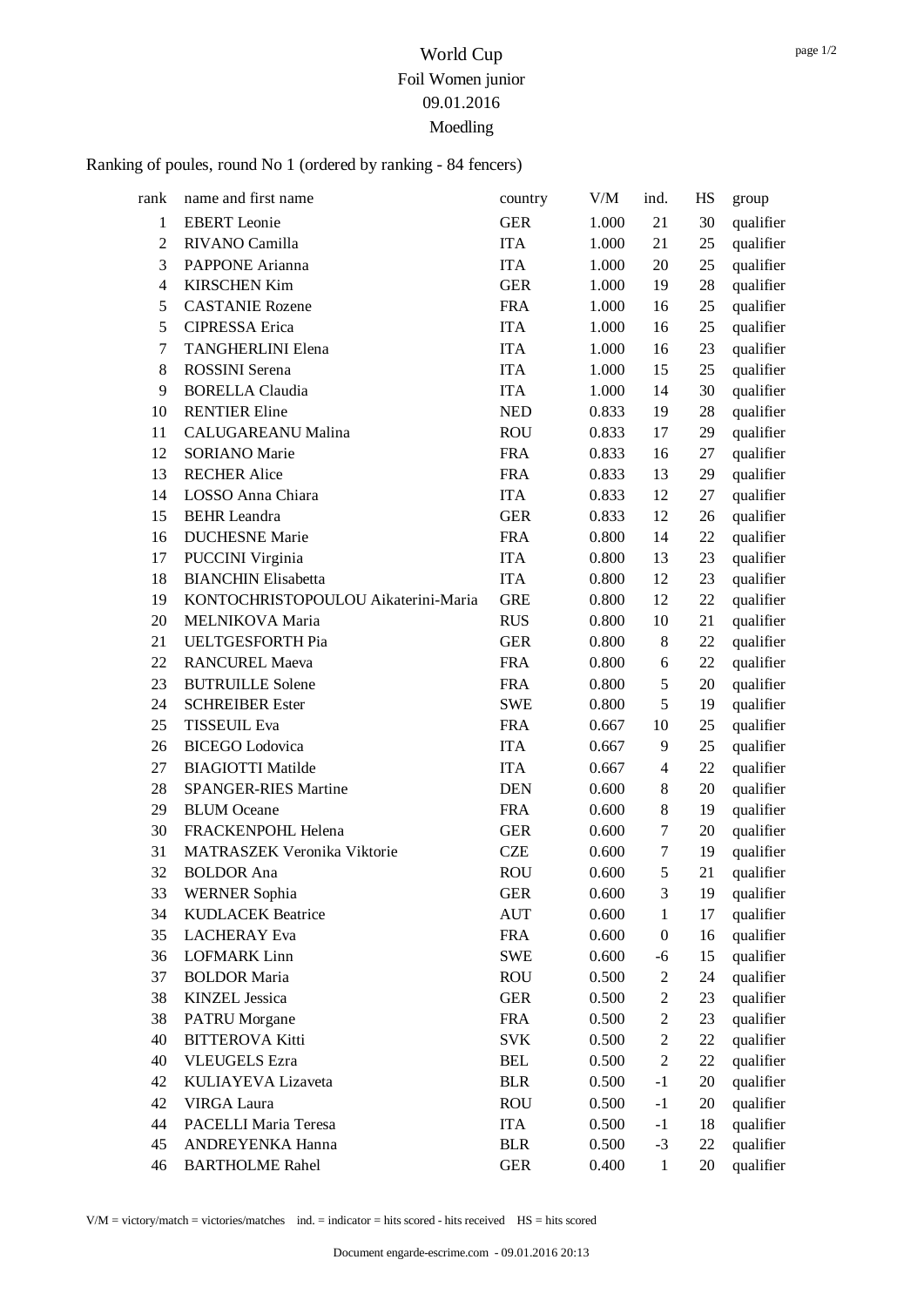#### JWCDF2016

## Ranking of poules, round No 1 (ordered by ranking - 84 fencers)

| rank | name and first name          | country    | V/M   | ind.             | HS | group       |
|------|------------------------------|------------|-------|------------------|----|-------------|
| 47   | <b>CIMIOTTI Carlotta</b>     | <b>SUI</b> | 0.400 | $\overline{0}$   | 18 | qualifier   |
| 48   | <b>GUILLAUME</b> Meredith    | <b>FRA</b> | 0.400 | $\boldsymbol{0}$ | 15 | qualifier   |
| 49   | <b>BRAUN Julia</b>           | <b>GER</b> | 0.400 | $-2$             | 17 | qualifier   |
| 50   | FERON Johanna                | <b>GER</b> | 0.400 | $-3$             | 13 | qualifier   |
| 51   | <b>KRALIKOVA Viktoria</b>    | <b>SVK</b> | 0.400 | $-5$             | 17 | qualifier   |
| 52   | <b>GILLJAM Patricia</b>      | <b>SWE</b> | 0.400 | $-7$             | 15 | qualifier   |
| 53   | <b>WEINER Kari</b>           | <b>GER</b> | 0.400 | $-7$             | 14 | qualifier   |
| 54   | <b>KIRSCH</b> Anne           | <b>GER</b> | 0.333 | $\boldsymbol{0}$ | 22 | qualifier   |
| 55   | <b>BEARDMORE Kate</b>        | <b>GBR</b> | 0.333 | $-4$             | 22 | qualifier   |
| 56   | NEMCOVA Stepanka             | <b>CZE</b> | 0.333 | $-5$             | 23 | qualifier   |
| 57   | <b>HAY</b> Beatrice          | <b>AUS</b> | 0.333 | $-6$             | 22 | qualifier   |
| 58   | HAVRANKOVA Eva               | <b>CZE</b> | 0.333 | $-9$             | 18 | qualifier   |
| 59   | PUKHOUSKAYA Valeryia         | <b>BLR</b> | 0.333 | $-10$            | 14 | qualifier   |
| 60   | <b>HANINA</b> Noa            | <b>ISR</b> | 0.333 | $-11$            | 11 | qualifier   |
| 61   | <b>KRAENKL Maria</b>         | <b>AUT</b> | 0.200 | $-7$             | 15 | qualifier   |
| 62   | <b>HENDRICHOVA Sabina</b>    | <b>CZE</b> | 0.200 | $-8$             | 15 | qualifier   |
| 63   | ANDREYENKA Yana              | <b>BLR</b> | 0.200 | $\mbox{-}8$      | 12 | qualifier   |
| 64   | <b>MARGETICH Iris</b>        | <b>AUT</b> | 0.200 | $-10$            | 14 | qualifier   |
| 65   | <b>RUNDQUIST Harriet</b>     | <b>SWE</b> | 0.200 | $-10$            | 12 | eliminated  |
| 65   | SILVA Micaela Sofia          | <b>ARG</b> | 0.200 | $-10$            | 12 | eliminated  |
| 67   | TRIPPOLT Ann- Kathrin        | <b>AUT</b> | 0.200 | $-11$            | 11 | eliminated  |
| 68   | KWAG Alicia Ji Yeon          | <b>AUS</b> | 0.200 | $-12$            | 11 | eliminated  |
| 69   | <b>HULL Violet</b>           | <b>AUS</b> | 0.200 | $-12$            | 10 | eliminated  |
| 70   | <b>DON</b> Laura             | <b>BEL</b> | 0.200 | $-13$            | 11 | eliminated  |
| 71   | <b>ORTLER Vanessa</b>        | <b>AUT</b> | 0.200 | $-15$            | 8  | eliminated  |
| 72   | ZAKHARAVA Dziyana            | <b>BLR</b> | 0.167 | $-12$            | 14 | eliminated  |
| 73   | <b>BERGER Julia</b>          | <b>AUT</b> | 0.167 | $-16$            | 11 | eliminated  |
| 73   | <b>BOFINGER Erin</b>         | <b>AUS</b> | 0.167 | $-16$            | 11 | eliminated  |
| 75   | PEREZ Xiana                  | <b>ESP</b> | 0.167 | $-19$            | 10 | eliminated  |
| 76   | PIRKOVA Rita                 | <b>SVK</b> | 0.000 | $-13$            | 9  | eliminated  |
| 77   | LAZAREVA-SKRANZHEVSKAYA Yana | <b>BLR</b> | 0.000 | $-15$            | 10 | eliminated  |
| 78   | <b>CLARKE</b> Freya          | <b>AUS</b> | 0.000 | $-17$            | 11 | eliminated  |
| 79   | KRALIKOVA Veronika           | <b>SVK</b> | 0.000 | $-17$            | 8  | eliminated  |
| 80   | CSEFALVAYOVA Karolina        | <b>SVK</b> | 0.000 | $-19$            | 6  | eliminated  |
| 80   | <b>ROM Florentine</b>        | <b>AUT</b> | 0.000 | $-19$            | 6  | eliminated  |
| 82   | <b>KIRSTEN</b> Ines          | <b>AUT</b> | 0.000 | $-21$            | 9  | eliminated  |
| 83   | VADSTRUP Sophia Hack         | <b>DEN</b> | 0.000 | $-24$            | 6  | eliminated  |
| 84   | <b>CATARZI</b> Constance     | <b>FRA</b> | aband |                  |    | abandonment |
|      |                              |            |       |                  |    |             |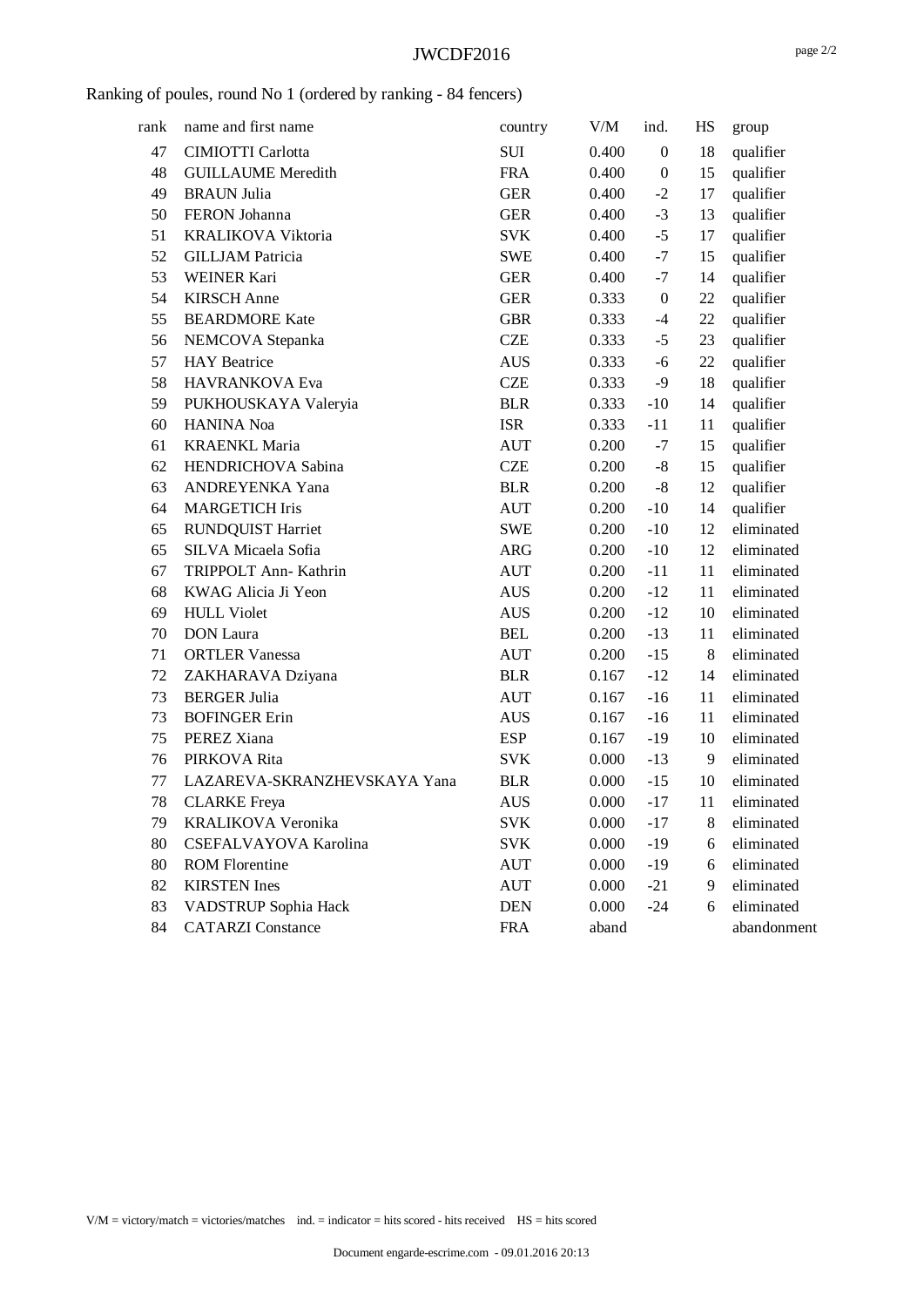|     | Tableau of 64             |            | Tableau of 32                  | JWCDF2016                       |
|-----|---------------------------|------------|--------------------------------|---------------------------------|
| 1   | <b>EBERT</b> Leonie       | <b>GER</b> |                                | page 1/2                        |
|     | 64 MARGETICH Iris         | <b>AUT</b> | <b>EBERT</b> Leonie<br>15/3    |                                 |
| 33  | <b>WERNER Sophia</b>      | <b>GER</b> |                                | <b>EBERT</b> Leonie<br>15/4     |
| 32  | <b>BOLDOR</b> Ana         | <b>ROU</b> | <b>BOLDOR</b> Ana<br>15/11     |                                 |
| 17  | <b>PUCCINI</b> Virginia   | <b>ITA</b> |                                |                                 |
| 48. | <b>GUILLAUME</b> Meredith | <b>FRA</b> | PUCCINI Virginia               |                                 |
|     |                           | <b>GER</b> | 15/10                          | <b>PUCCINI</b> Virginia         |
| 49. | <b>BRAUN Julia</b>        |            | <b>DUCHESNE Marie</b>          | 15/7                            |
| 16  | <b>DUCHESNE Marie</b>     | <b>FRA</b> | 15/6                           |                                 |
| 9   | <b>BORELLA Claudia</b>    | <b>ITA</b> | <b>BORELLA Claudia</b>         |                                 |
| 56  | NEMCOVA Stepanka          | <b>CZE</b> | 15/3                           | <b>BORELLA Claudia</b>          |
| 41  | <b>BITTEROVA Kitti</b>    | <b>SVK</b> | <b>BITTEROVA Kitti</b>         | 15/6                            |
|     | 24 SCHREIBER Ester        | <b>SWE</b> | 15/9                           |                                 |
| 25  | <b>TISSEUIL Eva</b>       | <b>FRA</b> | <b>TISSEUIL Eva</b>            |                                 |
| 40  | <b>VLEUGELS Ezra</b>      | <b>BEL</b> | 15/3                           | <b>ROSSINI</b> Serena           |
| 57  | <b>HAY</b> Beatrice       | <b>AUS</b> |                                | 15/6                            |
| 8   | <b>ROSSINI</b> Serena     | <b>ITA</b> | <b>ROSSINI</b> Serena<br>15/2  |                                 |
| 5   | <b>CASTANIE Rozene</b>    | <b>FRA</b> |                                |                                 |
| 60  | <b>HANINA</b> Noa         | <b>ISR</b> | <b>CASTANIE Rozene</b><br>15/9 |                                 |
| 37  | <b>BOLDOR Maria</b>       | <b>ROU</b> |                                | <b>CASTANIE Rozene</b><br>15/14 |
|     | 28 SPANGER-RIES Martine   | <b>DEN</b> | <b>BOLDOR Maria</b><br>15/9    |                                 |
|     | 21 UELTGESFORTH Pia       | <b>GER</b> |                                |                                 |
|     | 44 PACELLI Maria Teresa   | <b>ITA</b> | UELTGESFORTH Pia               |                                 |
|     |                           |            | 15/7                           | <b>UELTGESFORTH Pia</b>         |
| 53  | <b>WEINER Kari</b>        | <b>GER</b> | <b>SORIANO</b> Marie           | 15/8                            |
| 12  | <b>SORIANO</b> Marie      | <b>FRA</b> | 15/9                           |                                 |
| 13  | <b>RECHER Alice</b>       | <b>FRA</b> | <b>RECHER Alice</b>            |                                 |
|     | 52 GILLJAM Patricia       | <b>SWE</b> | 15/2                           | <b>RECHER Alice</b>             |
|     | 45 ANDREYENKA Hanna       | <b>BLR</b> | MELNIKOVA Maria                | 15/11                           |
|     | 20 MELNIKOVA Maria        | <b>RUS</b> | 15/4                           |                                 |
| 29  | <b>BLUM</b> Oceane        | <b>FRA</b> | <b>LOFMARK</b> Linn            |                                 |
|     | 36 LOFMARK Linn           | <b>SWE</b> | 15/14                          | <b>LOFMARK Linn</b>             |
| 61  | <b>KRAENKL Maria</b>      | <b>AUT</b> |                                | 15/3                            |
| 4   | <b>KIRSCHEN Kim</b>       | <b>GER</b> | <b>KIRSCHEN Kim</b><br>15/12   |                                 |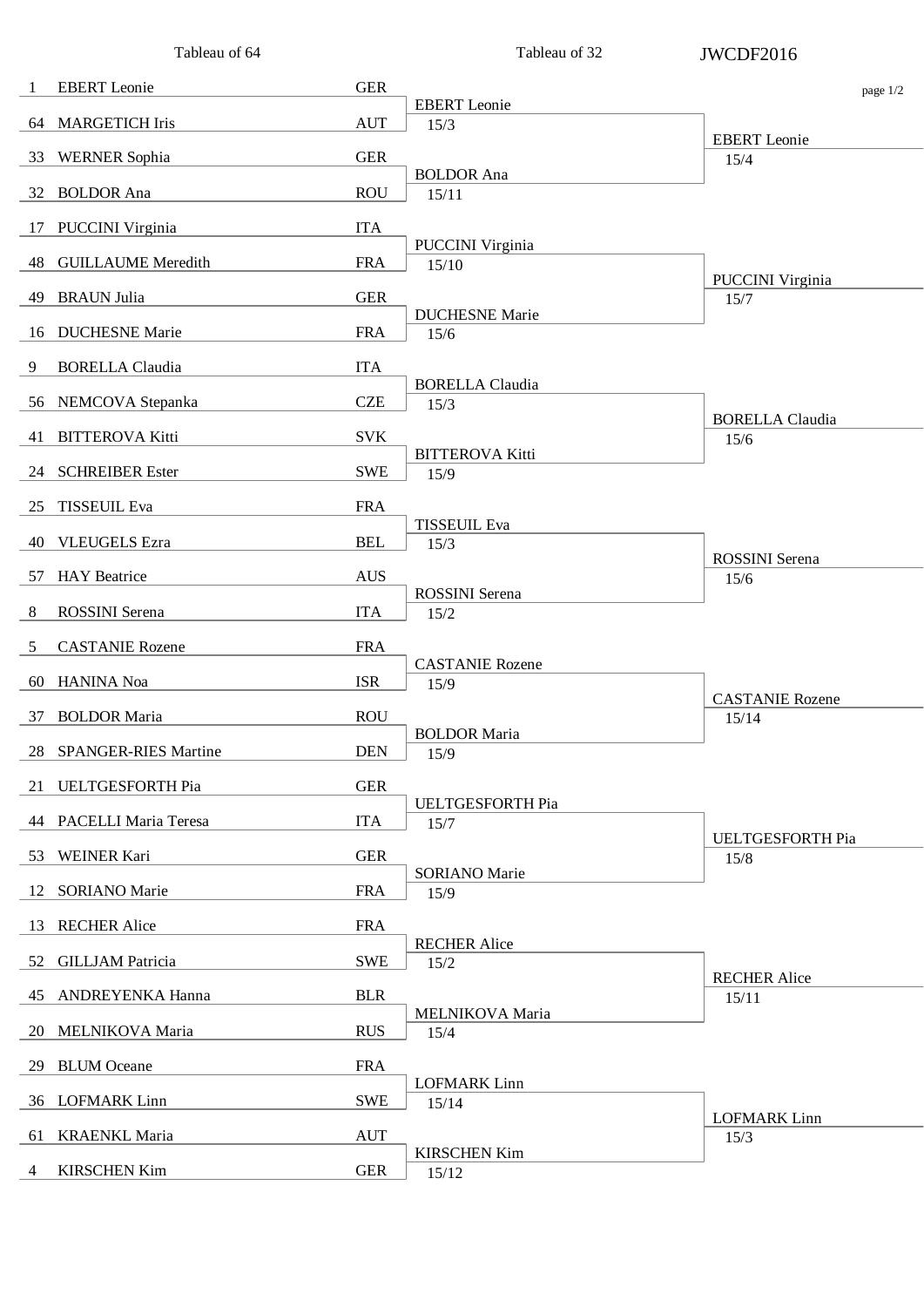|    | Tableau of 64                    |            | Tableau of 32                       | JWCDF2016                          |
|----|----------------------------------|------------|-------------------------------------|------------------------------------|
| 3  | PAPPONE Arianna                  | <b>ITA</b> | PAPPONE Arianna                     | page 2/2                           |
|    | 62 HENDRICHOVA Sabina            | <b>CZE</b> | 12/6                                |                                    |
| 35 | <b>LACHERAY</b> Eva              | <b>FRA</b> |                                     | PAPPONE Arianna<br>10/9            |
|    | 30 FRACKENPOHL Helena            | <b>GER</b> | <b>LACHERAY</b> Eva<br>15/6         |                                    |
| 19 | KONTOCHRISTOPOULOU Aikaterini-Ma | <b>GRE</b> |                                     |                                    |
|    | 46 BARTHOLME Rahel               | <b>GER</b> | <b>BARTHOLME Rahel</b><br>15/12     |                                    |
| 51 | KRALIKOVA Viktoria               | <b>SVK</b> |                                     | LOSSO Anna Chiara<br>15/10         |
|    | 14 LOSSO Anna Chiara             | <b>ITA</b> | LOSSO Anna Chiara<br>15/6           |                                    |
| 11 | <b>CALUGAREANU Malina</b>        | <b>ROU</b> |                                     |                                    |
|    | 54 KIRSCH Anne                   | <b>GER</b> | <b>CALUGAREANU Malina</b><br>15/8   |                                    |
| 43 | VIRGA Laura                      | <b>ROU</b> |                                     | <b>CALUGAREANU Malina</b><br>15/8  |
| 22 | <b>RANCUREL Maeva</b>            | <b>FRA</b> | <b>RANCUREL Maeva</b><br>15/5       |                                    |
| 27 | <b>BIAGIOTTI Matilde</b>         | <b>ITA</b> |                                     |                                    |
| 38 | <b>KINZEL</b> Jessica            | <b>GER</b> | <b>KINZEL Jessica</b><br>13/12      |                                    |
| 59 | PUKHOUSKAYA Valeryia             | <b>BLR</b> |                                     | <b>CIPRESSA</b> Erica<br>15/4      |
| 6  | <b>CIPRESSA</b> Erica            | <b>ITA</b> | <b>CIPRESSA</b> Erica<br>15/5       |                                    |
| 7  | <b>TANGHERLINI Elena</b>         | <b>ITA</b> |                                     |                                    |
| 58 | HAVRANKOVA Eva                   | <b>CZE</b> | <b>TANGHERLINI Elena</b><br>15/5    |                                    |
|    | 39 PATRU Morgane                 | <b>FRA</b> |                                     | <b>BICEGO</b> Lodovica<br>15/12    |
|    | 26 BICEGO Lodovica               | <b>ITA</b> | <b>BICEGO</b> Lodovica<br>15/10     |                                    |
| 23 | <b>BUTRUILLE Solene</b>          | <b>FRA</b> |                                     |                                    |
|    | 42 KULIAYEVA Lizaveta            | <b>BLR</b> | <b>BUTRUILLE Solene</b><br>12/6     |                                    |
| 55 | <b>BEARDMORE Kate</b>            | <b>GBR</b> |                                     | <b>BUTRUILLE Solene</b><br>15/9    |
| 10 | <b>RENTIER Eline</b>             | <b>NED</b> | <b>BEARDMORE Kate</b><br>13/12      |                                    |
| 15 | <b>BEHR</b> Leandra              | <b>GER</b> |                                     |                                    |
|    | 50 FERON Johanna                 | <b>GER</b> | <b>BEHR</b> Leandra<br>15/5         |                                    |
| 47 | CIMIOTTI Carlotta                | SUI        |                                     | <b>BIANCHIN Elisabetta</b><br>13/6 |
| 18 | <b>BIANCHIN Elisabetta</b>       | <b>ITA</b> | <b>BIANCHIN Elisabetta</b><br>15/7  |                                    |
| 31 | MATRASZEK Veronika Viktorie      | <b>CZE</b> |                                     |                                    |
|    | 34 KUDLACEK Beatrice             | <b>AUT</b> | MATRASZEK Veronika Viktorie<br>15/4 |                                    |
| 63 | ANDREYENKA Yana                  | <b>BLR</b> |                                     | RIVANO Camilla<br>13/7             |
| 2  | RIVANO Camilla                   | <b>ITA</b> | RIVANO Camilla<br>15/5              |                                    |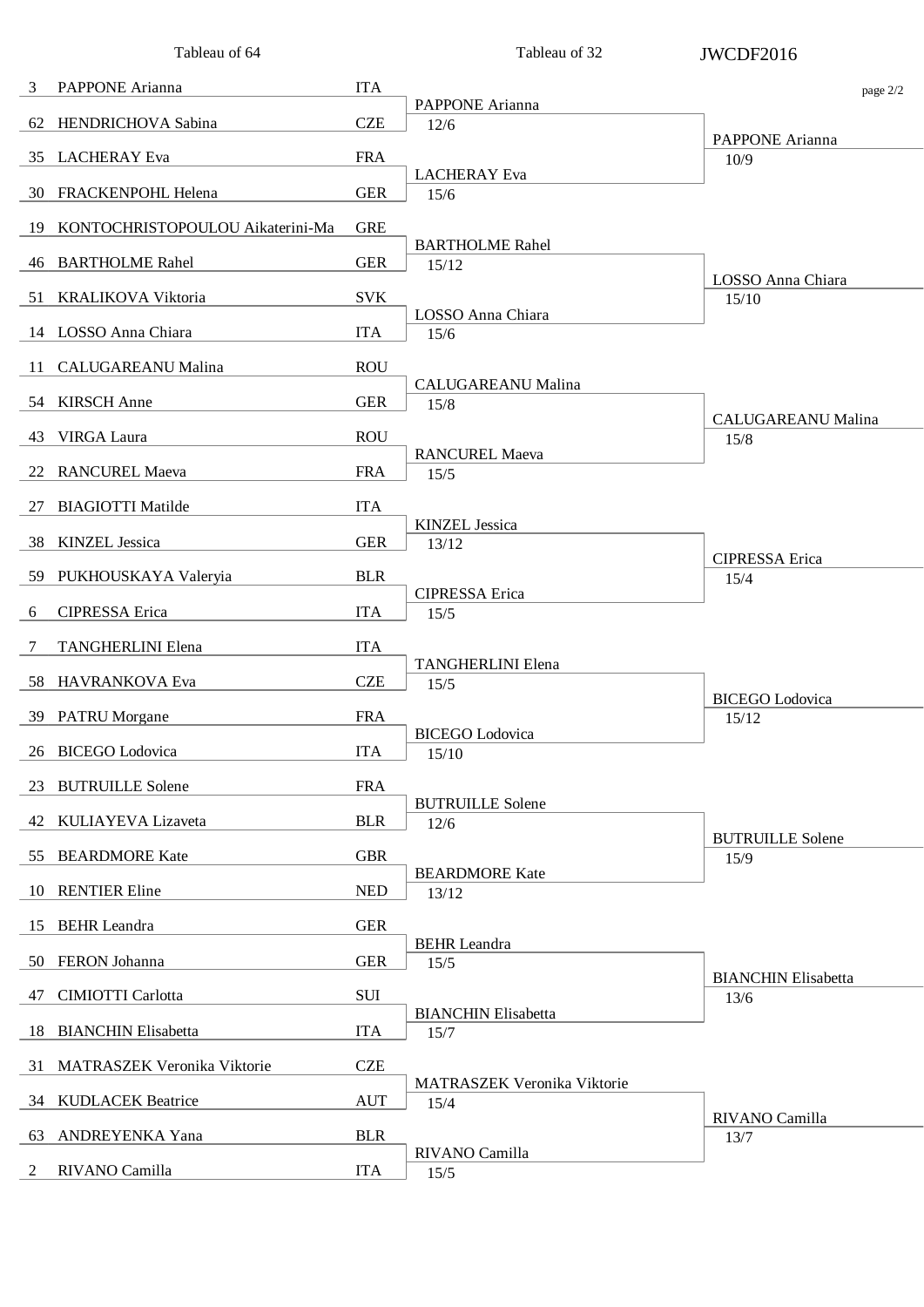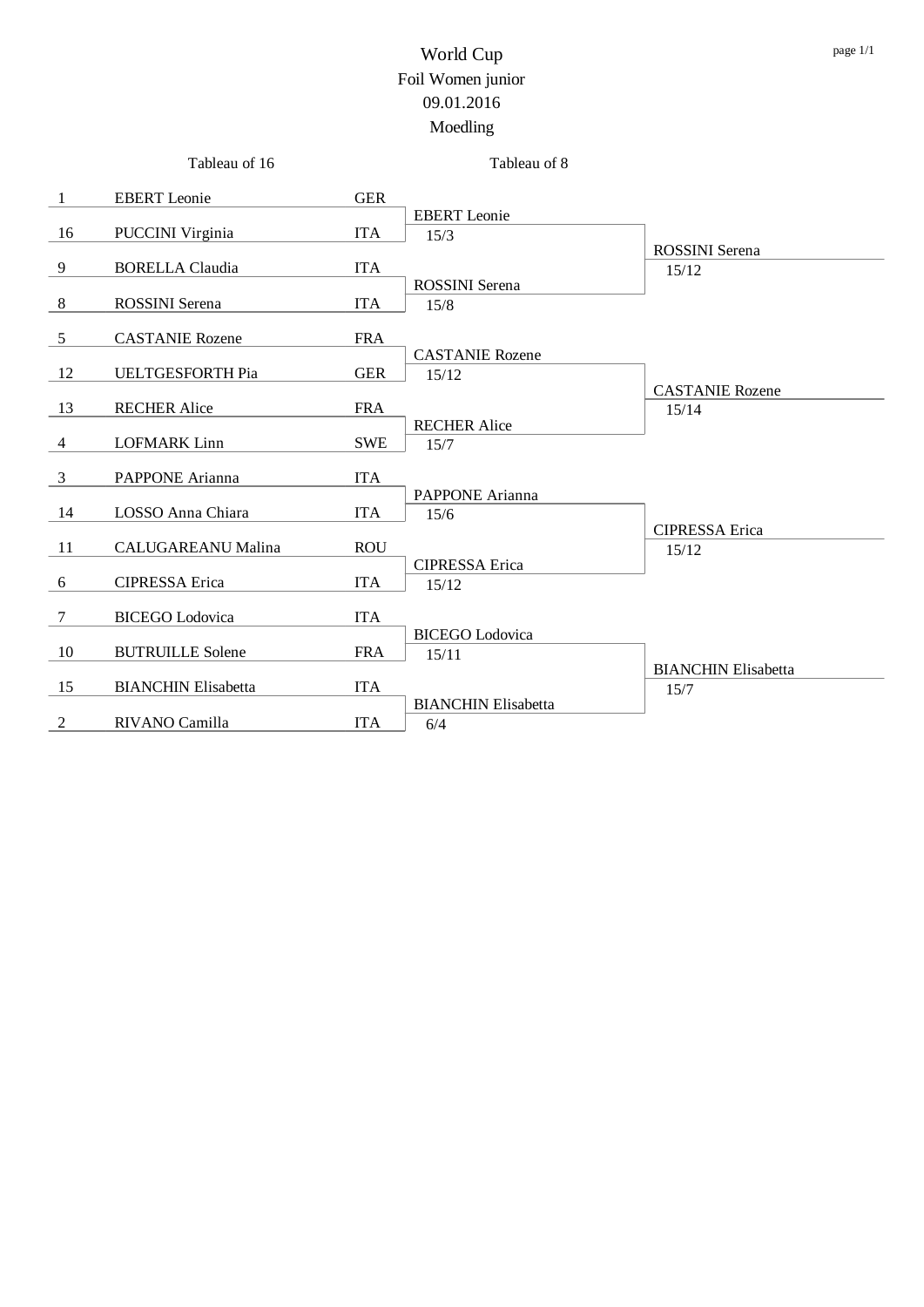|               | Tableau of 8               |            | Semi-finals                | Final                      |                       |
|---------------|----------------------------|------------|----------------------------|----------------------------|-----------------------|
|               | <b>EBERT</b> Leonie        | <b>GER</b> |                            |                            |                       |
|               |                            |            | <b>ROSSINI</b> Serena      |                            |                       |
| 8             | <b>ROSSINI</b> Serena      | <b>ITA</b> | 15/12                      |                            |                       |
|               |                            |            |                            | <b>ROSSINI</b> Serena      |                       |
| 5             | <b>CASTANIE Rozene</b>     | <b>FRA</b> |                            | 15/13                      |                       |
|               |                            |            | <b>CASTANIE Rozene</b>     |                            |                       |
| 4             | <b>RECHER Alice</b>        | <b>FRA</b> | 15/14                      |                            |                       |
|               |                            |            |                            |                            | <b>ROSSINI</b> Serena |
| $\mathcal{E}$ | PAPPONE Arianna            | <b>ITA</b> |                            |                            | 15/14                 |
|               |                            |            | <b>CIPRESSA</b> Erica      |                            |                       |
| 6             | <b>CIPRESSA</b> Erica      | <b>ITA</b> | 15/12                      |                            |                       |
|               |                            |            |                            | <b>BIANCHIN Elisabetta</b> |                       |
|               | <b>BICEGO</b> Lodovica     | <b>ITA</b> |                            | 15/10                      |                       |
|               |                            |            | <b>BIANCHIN Elisabetta</b> |                            |                       |
| $\mathcal{L}$ | <b>BIANCHIN Elisabetta</b> | <b>ITA</b> | 15/7                       |                            |                       |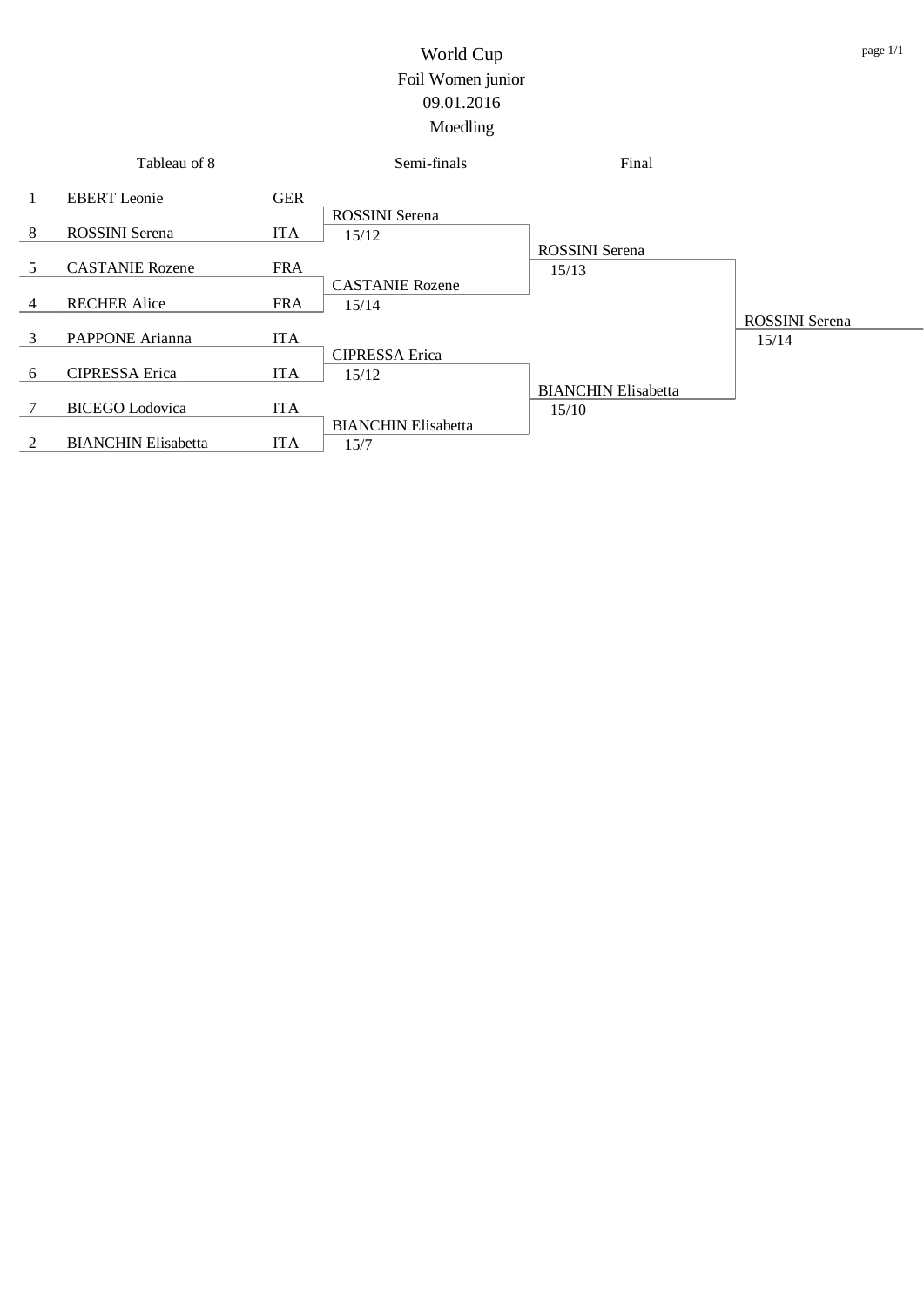# Overall ranking (ordered by ranking - 84 fencers)

| rank           | name and first name                 | country    | flag | FIE licence |
|----------------|-------------------------------------|------------|------|-------------|
| $\mathbf{1}$   | <b>ROSSINI</b> Serena               | <b>ITA</b> |      | 18041999000 |
| $\overline{2}$ | <b>BIANCHIN Elisabetta</b>          | <b>ITA</b> |      | 10021997000 |
| 3              | <b>CASTANIE Rozene</b>              | <b>FRA</b> |      | 24091997000 |
| 3              | <b>CIPRESSA</b> Erica               | <b>ITA</b> |      | 18051996000 |
| 5              | <b>EBERT</b> Leonie                 | <b>GER</b> |      | 04101999000 |
| 6              | PAPPONE Arianna                     | <b>ITA</b> |      | 12041999002 |
| 7              | <b>RECHER Alice</b>                 | <b>FRA</b> |      | 06041999000 |
| 8              | <b>BICEGO</b> Lodovica              | <b>ITA</b> |      | 16021998001 |
| 9              | RIVANO Camilla                      | <b>ITA</b> |      | 22111996000 |
| 10             | <b>BORELLA Claudia</b>              | <b>ITA</b> |      | 07101997002 |
| 11             | <b>CALUGAREANU Malina</b>           | <b>ROU</b> |      | 15091996001 |
| 12             | LOSSO Anna Chiara                   | <b>ITA</b> |      | 26061997001 |
| 13             | PUCCINI Virginia                    | <b>ITA</b> |      | 31121999002 |
| 14             | <b>UELTGESFORTH Pia</b>             | <b>GER</b> |      | 26041999004 |
| 15             | <b>BUTRUILLE Solene</b>             | <b>FRA</b> |      | 02111997000 |
| 16             | <b>LOFMARK Linn</b>                 | <b>SWE</b> |      | 18081996000 |
| 17             | <b>KIRSCHEN Kim</b>                 | <b>GER</b> |      | 16091996001 |
| 18             | <b>TANGHERLINI Elena</b>            | <b>ITA</b> |      | 25011998000 |
| 19             | <b>SORIANO</b> Marie                | <b>FRA</b> |      | 28061998000 |
| 20             | <b>BEHR</b> Leandra                 | <b>GER</b> |      | 05071996000 |
| 21             | <b>DUCHESNE</b> Marie               | <b>FRA</b> |      | 08061997001 |
| 22             | MELNIKOVA Maria                     | <b>RUS</b> |      | 23041997001 |
| 23             | <b>RANCUREL Maeva</b>               | <b>FRA</b> |      | 18051996002 |
| 24             | <b>TISSEUIL Eva</b>                 | <b>FRA</b> |      | 21091998002 |
| 25             | MATRASZEK Veronika Viktorie         | <b>CZE</b> |      | 01041998000 |
| 26             | <b>BOLDOR</b> Ana                   | <b>ROU</b> |      | 21111997000 |
| 27             | <b>LACHERAY</b> Eva                 | <b>FRA</b> |      | 11032000002 |
| 28             | <b>BOLDOR Maria</b>                 | <b>ROU</b> |      | 03081996001 |
| 29             | <b>KINZEL Jessica</b>               | <b>GER</b> |      | 08051996000 |
| 30             | <b>BITTEROVA Kitti</b>              | <b>SVK</b> |      | 28051997000 |
| 31             | <b>BARTHOLME Rahel</b>              | <b>GER</b> |      | 01121996002 |
| 32             | <b>BEARDMORE Kate</b>               | <b>GBR</b> | XK   | 27091997000 |
| 33             | <b>RENTIER Eline</b>                | <b>NED</b> |      | 11051996000 |
| 34             | KONTOCHRISTOPOULOU Aikaterini-Maria | <b>GRE</b> | £    | 10061997000 |
| 35             | <b>SCHREIBER Ester</b>              | <b>SWE</b> |      | 08041997000 |
| 36             | <b>BIAGIOTTI Matilde</b>            | <b>ITA</b> |      | 14021996000 |
| 37             | <b>SPANGER-RIES Martine</b>         | <b>DEN</b> |      | 29061997000 |
| 38             | <b>BLUM</b> Oceane                  | <b>FRA</b> |      | 24031996002 |
| 39             | FRACKENPOHL Helena                  | <b>GER</b> |      | 20031998001 |
| 40             | <b>WERNER Sophia</b>                | <b>GER</b> |      | 14061999000 |
| 41             | <b>KUDLACEK Beatrice</b>            | AUT        |      | 03031999004 |
| 42             | <b>PATRU</b> Morgane                | <b>FRA</b> |      | 07021998001 |
| 43             | <b>VLEUGELS Ezra</b>                | <b>BEL</b> |      | 04021998003 |
| 44             | KULIAYEVA Lizaveta                  | <b>BLR</b> |      | 21031996002 |
| 44             | <b>VIRGA Laura</b>                  | <b>ROU</b> |      | 24031997000 |
| 46             | PACELLI Maria Teresa                | <b>ITA</b> |      | 19061998002 |
| 47             | ANDREYENKA Hanna                    | <b>BLR</b> |      | 21072000001 |
| 48             | <b>CIMIOTTI Carlotta</b>            | SUI        | ٠    | 16091998000 |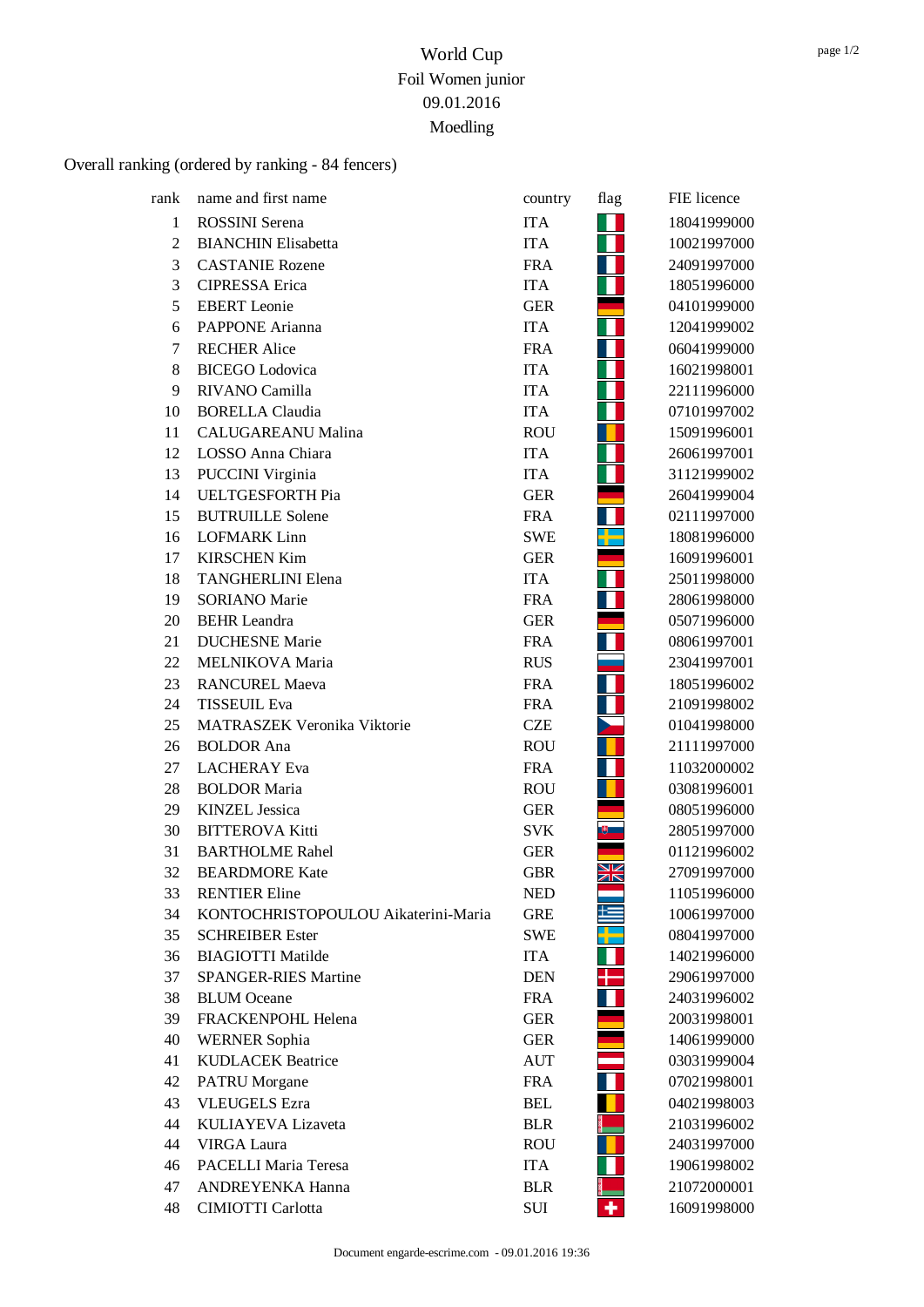## Overall ranking (ordered by ranking - 84 fencers)

| rank | name and first name          | country            | flag       | FIE licence |  |
|------|------------------------------|--------------------|------------|-------------|--|
| 49   | <b>GUILLAUME</b> Meredith    | <b>FRA</b>         |            | 08041997004 |  |
| 50   | <b>BRAUN Julia</b>           | <b>GER</b>         |            | 29041997000 |  |
| 51   | FERON Johanna                | <b>GER</b>         |            | 29112000001 |  |
| 52   | <b>KRALIKOVA Viktoria</b>    | <b>SVK</b>         |            | 02091999000 |  |
| 53   | <b>GILLJAM Patricia</b>      | <b>SWE</b>         |            | 23051998000 |  |
| 54   | <b>WEINER Kari</b>           | <b>GER</b>         |            | 09111999000 |  |
| 55   | <b>KIRSCH</b> Anne           | <b>GER</b>         |            | 25111999000 |  |
| 56   | NEMCOVA Stepanka             | <b>CZE</b>         |            | 21092000002 |  |
| 57   | <b>HAY</b> Beatrice          | <b>AUS</b>         | *∵         | 26031998001 |  |
| 58   | HAVRANKOVA Eva               | <b>CZE</b>         |            | 14011996000 |  |
| 59   | PUKHOUSKAYA Valeryia         | <b>BLR</b>         |            | 06031998004 |  |
| 60   | <b>HANINA</b> Noa            | <b>ISR</b>         | ✿          | 01091996000 |  |
| 61   | <b>KRAENKL Maria</b>         | <b>AUT</b>         |            | 13041996001 |  |
| 62   | HENDRICHOVA Sabina           | <b>CZE</b>         |            | 14061998000 |  |
| 63   | ANDREYENKA Yana              | <b>BLR</b>         |            | 21072000002 |  |
| 64   | <b>MARGETICH Iris</b>        | <b>AUT</b>         |            | 21081999000 |  |
| 65   | <b>RUNDQUIST Harriet</b>     | <b>SWE</b>         | ╄          | 05021998003 |  |
| 65   | SILVA Micaela Sofia          | <b>ARG</b>         | $^{\circ}$ | 03121997002 |  |
| 67   | TRIPPOLT Ann- Kathrin        | <b>AUT</b>         |            | 01091997000 |  |
| 68   | KWAG Alicia Ji Yeon          | <b>AUS</b>         |            | 30071999000 |  |
| 69   | <b>HULL Violet</b>           | <b>AUS</b>         | ⋇⋰         | 22062000002 |  |
| 70   | <b>DON</b> Laura             | <b>BEL</b>         |            | 29101998001 |  |
| 71   | <b>ORTLER Vanessa</b>        | $\mathop{\rm AUT}$ |            | 28021999000 |  |
| 72   | ZAKHARAVA Dziyana            | <b>BLR</b>         |            | 30031999003 |  |
| 73   | <b>BERGER Julia</b>          | AUT                |            | 31051998002 |  |
| 73   | <b>BOFINGER Erin</b>         | <b>AUS</b>         |            | 17082000001 |  |
| 75   | PEREZ Xiana                  | <b>ESP</b>         | 6          | 19071999002 |  |
| 76   | PIRKOVA Rita                 | <b>SVK</b>         | 罗二         | 23071998001 |  |
| 77   | LAZAREVA-SKRANZHEVSKAYA Yana | <b>BLR</b>         |            | 12072000000 |  |
| 78   | <b>CLARKE</b> Freya          | <b>AUS</b>         | ҉          | 06091999001 |  |
| 79   | KRALIKOVA Veronika           | <b>SVK</b>         |            | 07112001000 |  |
| 80   | CSEFALVAYOVA Karolina        | <b>SVK</b>         |            | 19071999000 |  |
| 80   | <b>ROM Florentine</b>        | <b>AUT</b>         |            | 21032000000 |  |
| 82   | <b>KIRSTEN</b> Ines          | <b>AUT</b>         |            | 10091999004 |  |
| 83   | VADSTRUP Sophia Hack         | <b>DEN</b>         |            | 13061997004 |  |
| 84   | <b>CATARZI</b> Constance     | <b>FRA</b>         |            | 22121998000 |  |